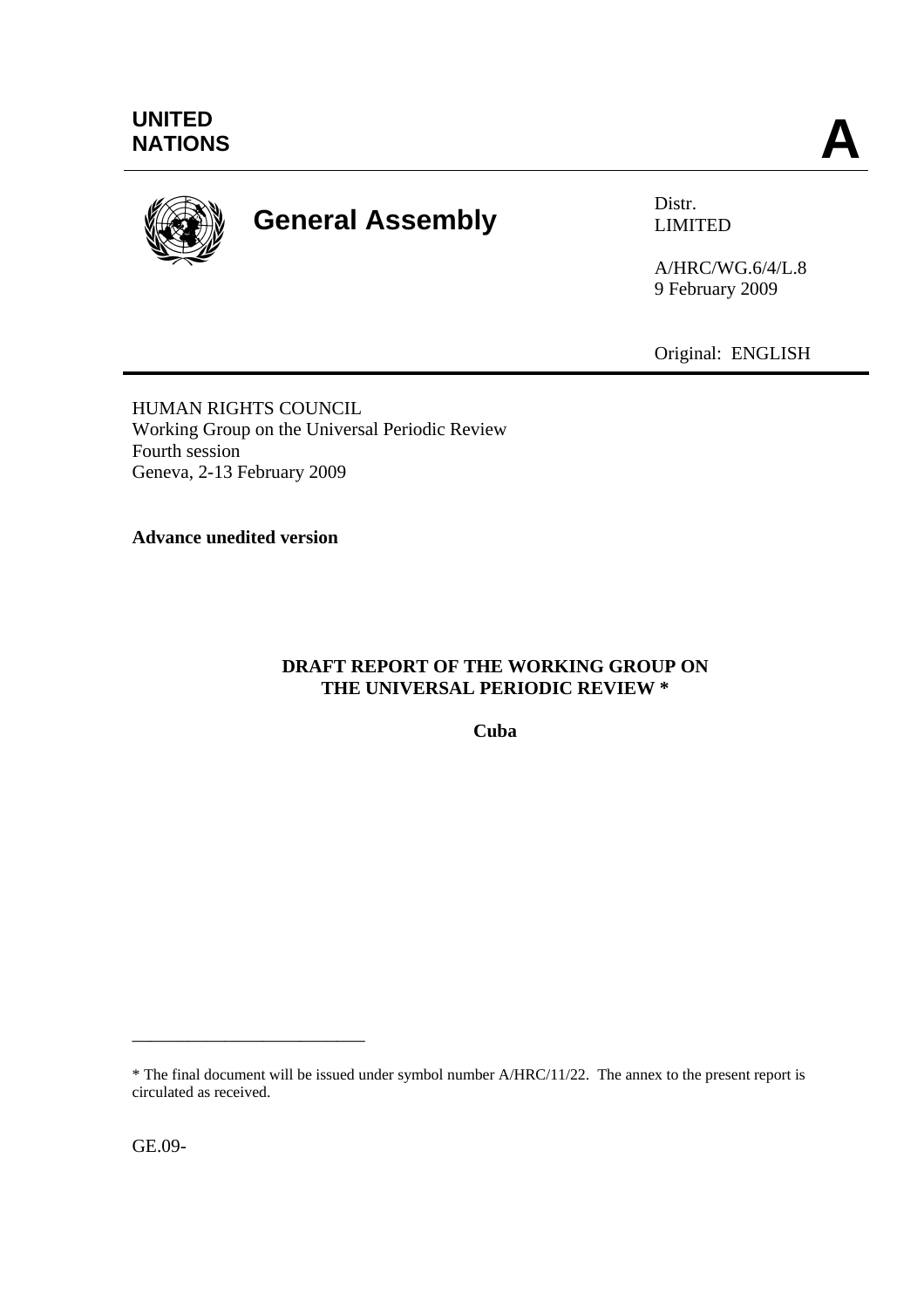## **CONTENTS**

|                                                                          | Paragraphs | Page |
|--------------------------------------------------------------------------|------------|------|
|                                                                          | $1 - 4$    | 3    |
| I. SUMMARY OF THE PROCEEDINGS OF THE REVIEW PROCESS                      | $5 - 129$  | 3    |
|                                                                          |            | 3    |
| B. Interactive dialogue and responses by the State under review 51 - 129 |            | 7    |
|                                                                          |            | 24   |
| Annex                                                                    |            |      |

|--|--|--|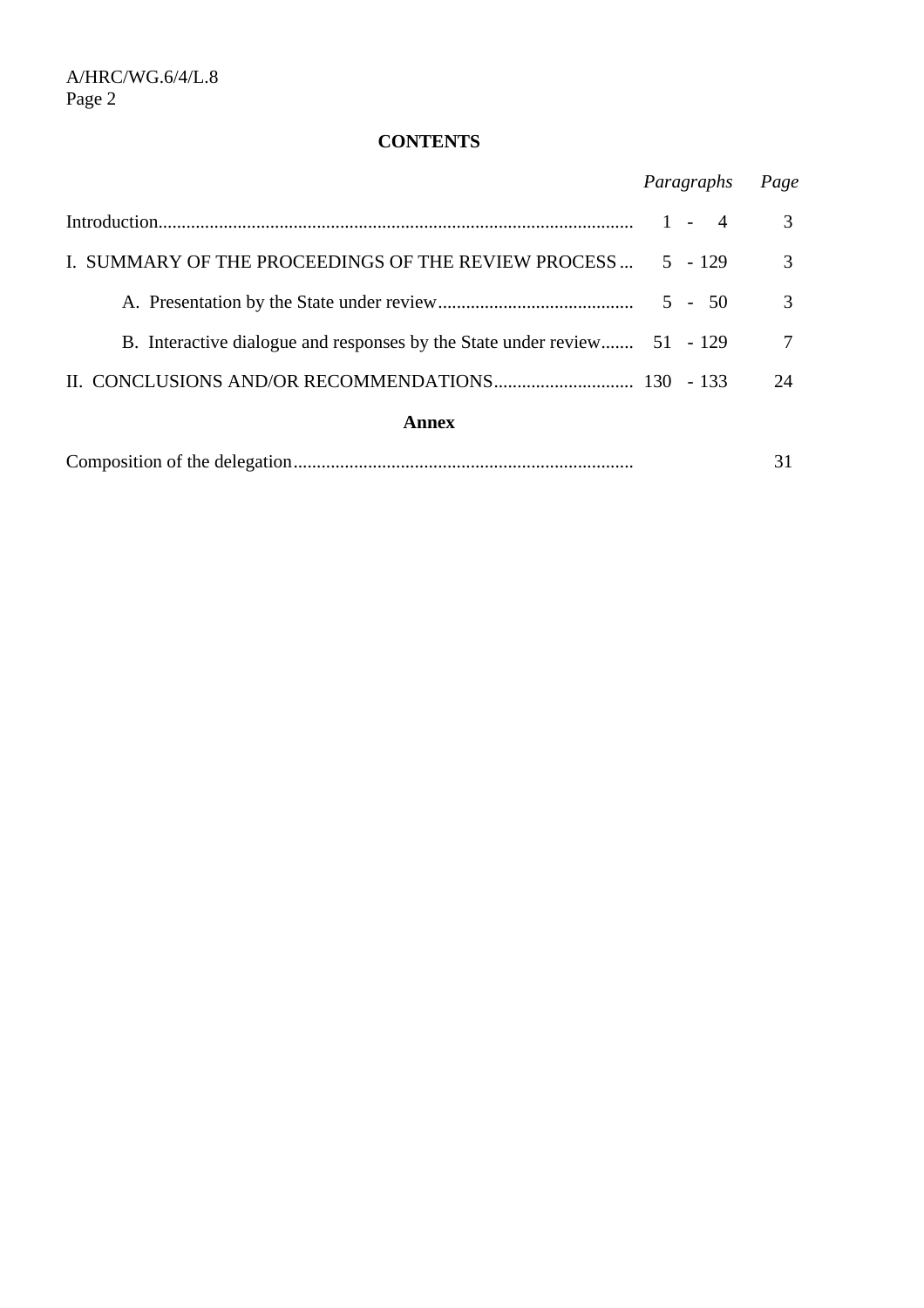#### **Introduction**

1. The Working Group on the Universal Periodic Review (UPR), established in accordance with Human Rights Council resolution 5/1 of 18 June 2007, held its fourth session from 2 to 13 February 2009. The review of Cuba was held at the 8th meeting on 5 February 2009. The delegation of Cuba was headed by H. E. Mrs. María Esther Reus González. Minister of Justice. At its meeting held on 9 February 2009, the Working Group adopted the present report on Cuba.

2. On 8 September 2008, the Human Rights Council selected the following group of rapporteurs (troika) to facilitate the review of Cuba: Bosnia and Herzegovina, Gabon and Uruguay.

3. In accordance with paragraph 15 of the annex to resolution 5/1, the following documents were issued for the review of Cuba:

 (a) A national report submitted made in accordance with paragraph 15 (a) (A/HRC/WG.6/4/CUB/1);

 (b) A compilation prepared by the Office of the High Commissioner for Human Rights (OHCHR), in accordance with paragraph 15 (b) (A/HRC/WG.6/4/CUB/2);

 (c) A summary prepared by OHCHR, in accordance with paragraph 15 (c) (A/HRC/WG.6/4/CUB/3).

4. A list of questions prepared in advance by Canada, the Czech Republic, Denmark, Germany, Latvia, Liechtenstein, the Netherlands, Sweden, the United Kingdom of Great Britain and Northern Ireland, was transmitted to Cuba through the troika. These questions, as well as the answers from Cuba, are available on the extranet of the UPR.

### **I. SUMMARY OF THE PROCEEDINGS OF THE REVIEW PROCESS**

#### **A. Presentation by the State under review**

5. H.E. Mrs. María Esther Reus, Minister of Justice of the Republic of Cuba, presented the report, which resulted from a wide and participative national process of consultations that involved all stakeholders.

6. This process coincided with the 50th anniversary of the triumph of the Cuban Revolution, a historic event that allowed all Cubans to fully enjoy all of their human rights.

7. The profound transformations taken up by the Revolution ensured the eradication of the structural injustices inherited from the colonial and neo-colonial periods.

8. The Cuban people, in the exercise of its right to self-determination, set up a truly representative and genuinely autochthonous political system which would guarantee real participation by all the people in the exercise of public power.

9. The Cuban political system respects and promotes the widest plurality of ideas, guaranteeing ways and means for participation and debate.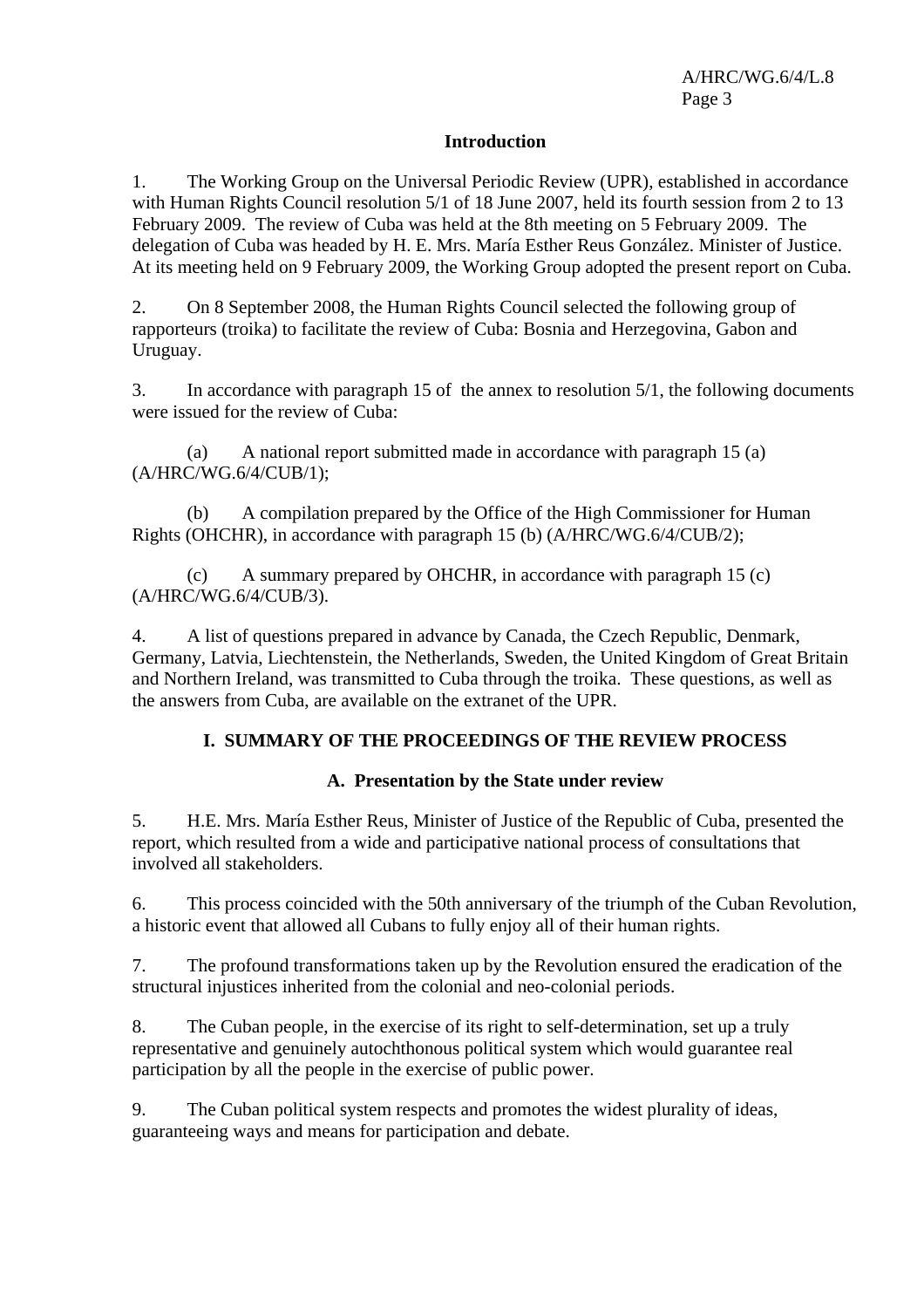10. The key quality of the Cuban political system is its capacity for permanent improvement by full, genuine and periodic participation by the people.

11. The Constitution of the Republic – approved by the positive vote of 98 per cent of the electorate – establishes the basis and principles of the Cuban State.

12. The National Assembly of the Peoples' Power is the supreme body of State power. It represents and expresses the sovereign will of the people and is the only body having constituent and legislative legal authority.

13. The people nominate and elect their representatives by free, direct and secret vote. The members of the Council of State and its president must be elected as deputies. Every Cuban citizen has the right to elect and to be elected.

14. The composition of the National Assembly of the Peoples' Power represents the diversity of the Cuban society. All sectors of the population are represented by the 614 parliamentary deputies. More than 28 percent are workers, peasants, service sector workers, teachers and health workers; 43 percent are women; 36 percent are Afro-descendants. More than 56 percent were born after the triumph of the Revolution.

15. Direct forms of democracy are promoted together with a participative culture. Important decisions are passed only after the broadest possible public consensus has been reached.

16. In 2008, a broad process of debate on the subject of the Cuban reality was carried out. There were 215,687 public meetings held with the participation of more than 5 million Cubans. More than 1,300,000 observations, critiques and proposals were made; all of them are being dealt with.

17. The Constitution and domestic law enshrined citizens' rights, obligations and guarantees. Promotion and protection of human rights is guaranteed through effective legislation and institutions, as well as policies and programmes directed towards their practical implementation.

18. Human rights are duly developed and guaranteed by numerous substantive and procedural laws and norms in effect fully compatible with the rights recognized in the Universal Declaration and other international human rights instruments.

19. The right to life, liberty and security of the person constitute milestones for the conduct of Cuban authorities. Since the year 1959, there has not been one single case of extra-judicial execution, enforced disappearance or torture.

20. Cuba respects and guarantees freedom of religion with no discrimination whatsoever. There are more than 400 religions and religious institutions.

21. Freedoms of opinion, expression, information and of the press are recognized for every citizen.

22. Information and communications technologies (ICTs) are at the service of all the people. Training in their use is free of charge and access to ICTs is facilitated through social and community centres and institutions, to provide as wide as possible access.

23. Equality and non-discrimination are fully guaranteed.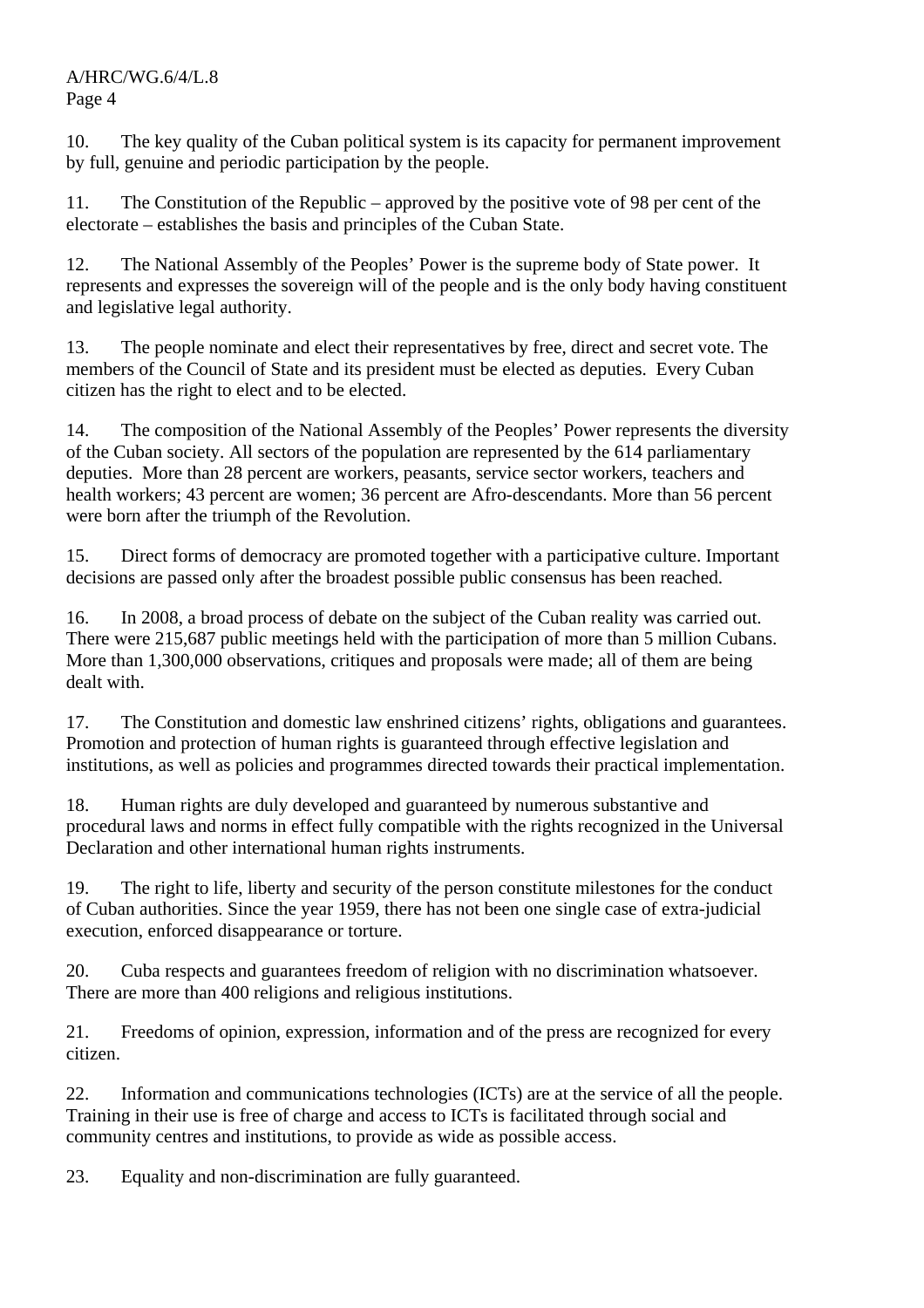24. Advances achieved in subjects related to gender equality are substantial. Actions directed towards the advancement of women are implemented.

25. Women are 46 percent of the work force in the civil State sector. The number of women in decision-making positions represents 38 percent of the total. Women are 66 percent of the technical and professional workers in the civil State sector. In the Council of State which was elected in 2008 the number of women increased from 16 to 26 percent.

26. Cuba has also attained significant advances in the achieving of economic, social and cultural rights.

27. Education is universally accessible and free of charge at all levels. Cuba has more than surpassed the 6 goals of the UNESCO Education for All Programme.

28. Seventy-three percent of young Cubans between the ages of 18 and 23 are enrolled in universities. Cuba has 1 teacher for every 30 inhabitants. 100 percent of children with special education needs receive that kind of attention in schools outfitted for that purpose.

29. Important programmes directed towards excellence in education are implemented, among them: computer education from the primary level; technical-didactic supports such as TV and video in every classroom; the creation of two educational television channels; special universitylevel programmes for elderly persons; university teaching units in every municipality throughout the country, with the goal of making access to this level universal.

30. The right to culture is fully guaranteed and is within the reach of every social sector. Culture and science in all their manifestations are encouraged and promoted. Freedom of artistic creation is advocated.

31. The right to work has constitutional status. At the end of 2008, Cuba reached an unemployment rate of 1.6 percent. There are programmes that look after the special needs of women, youth, disabled persons and those people who have served sentences of deprivation of liberty, among others.

32. Every Cuban is assured access to quality health services that are free of charge. The National Health System is totally State-funded. Cuba has health indicators similar to those in developed countries. Infant mortality in children less than a year old was 4.7 for every thousand live births in 2008. Life expectancy at birth is 78 years old.

33. Cuba is moving towards preventive examinations of the entire population for the early diagnosis of diseases. The effectiveness of other programmes like the maternal-and-infant health and vaccination programmes are being improved; the vaccination programme guarantees one of the world's widest immunization coverages.

34. Cuba has also shared what it has, contributing in solidarity to the realization of human rights of other peoples throughout the world.

35. In the period from 1963 to May 31, 2008, Cuban cooperation abroad included the participation of more than 341,000 civilian collaborators in 154 countries.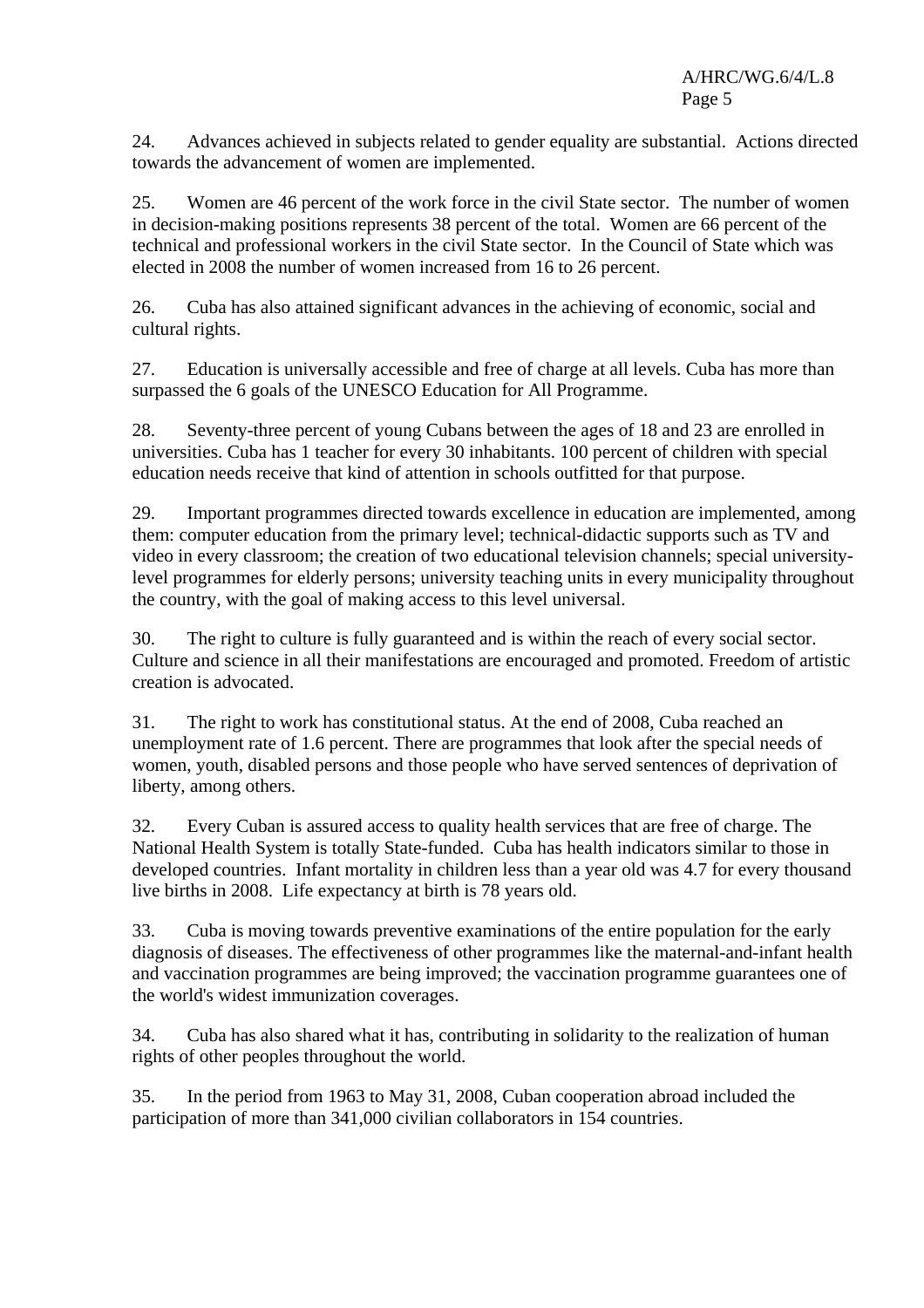36. At present, almost 51,000 Cuban professionals and technicians are providing their services in 96 countries. Of these, more than 38,000 are working in the health sector in 74 countries.

37. "Operación Milagro" (Operation Miracle) has led to more than 1,300,000 patients in 33 countries recovering their sight.

38. The Cuban method called "Yo sí Puedo" (Yes I Can) has been contributing to the eradication of illiteracy, teaching more than 3.6 million people in 26 countries to read and write.

39. Between 1961 and 2008, Cuban universities graduated more than 52,000 young people from 132 countries and 5 overseas territories.

40. Cuba has a wide and effective inter-institutional system to receive and respond to any complaint or petition in the field of human rights, which can be submitted by individuals or groups. The Attorney General's Office, the Parliament, government and other State institutions, and civil-society organizations all participate in the system.

41. Other autochthonous mechanisms contribute to the task of supervising and enabling the enjoyment of human rights. One example is provided by social workers acting in the communities, who identify the support needs of Cuban families. In Cuba no single human being is overlooked.

42. The prison system constitutes an example of Cuba's humanism. Cuba has developed programmes that are directed towards transforming prisons into schools. The goal is to ensure that human beings who have served their sentences are fully reintegrated into society. Cuba rigorously respects the most advanced international standards on the treatment of inmates. The system adopts a progressive approach designed to encourage good behaviour among the inmates, by gradually relaxing the detention regime, and as the basis for subsequent conditional liberty or suspension of their sentence; 82 percent of those leaving prison do so before completing their sentences. Every inmate is guaranteed medical and stomatological care on a par with the rest of the Cuban population.

43. Cuba possesses a remarkable record of international cooperation in the area of human rights. It is a party to 41 of the most important conventions in this field. Cuba has historically cooperated with the human rights mechanisms being applied on a universal and nondiscriminatory basis.

44. In February 2008, Cuba signed the two International Covenants on Human Rights as a demonstration of its commitment to both instruments.

45. Cuba has just ratified the International Convention for the Protection of All Persons from Enforced Disappearance.

46. Cuba recently presented its periodic reports to the Committee on the Rights of the Child and to the Committee on the Elimination of Racial Discrimination. Cuba has begun drawing up its report to the Committee against Torture, which should be ready at the end of the first half of the year.

47. The elimination in 2007 of the anti-Cuban mandate imposed on the Commission on Human Rights by the United States enabled a qualitative deepening of the country's traditional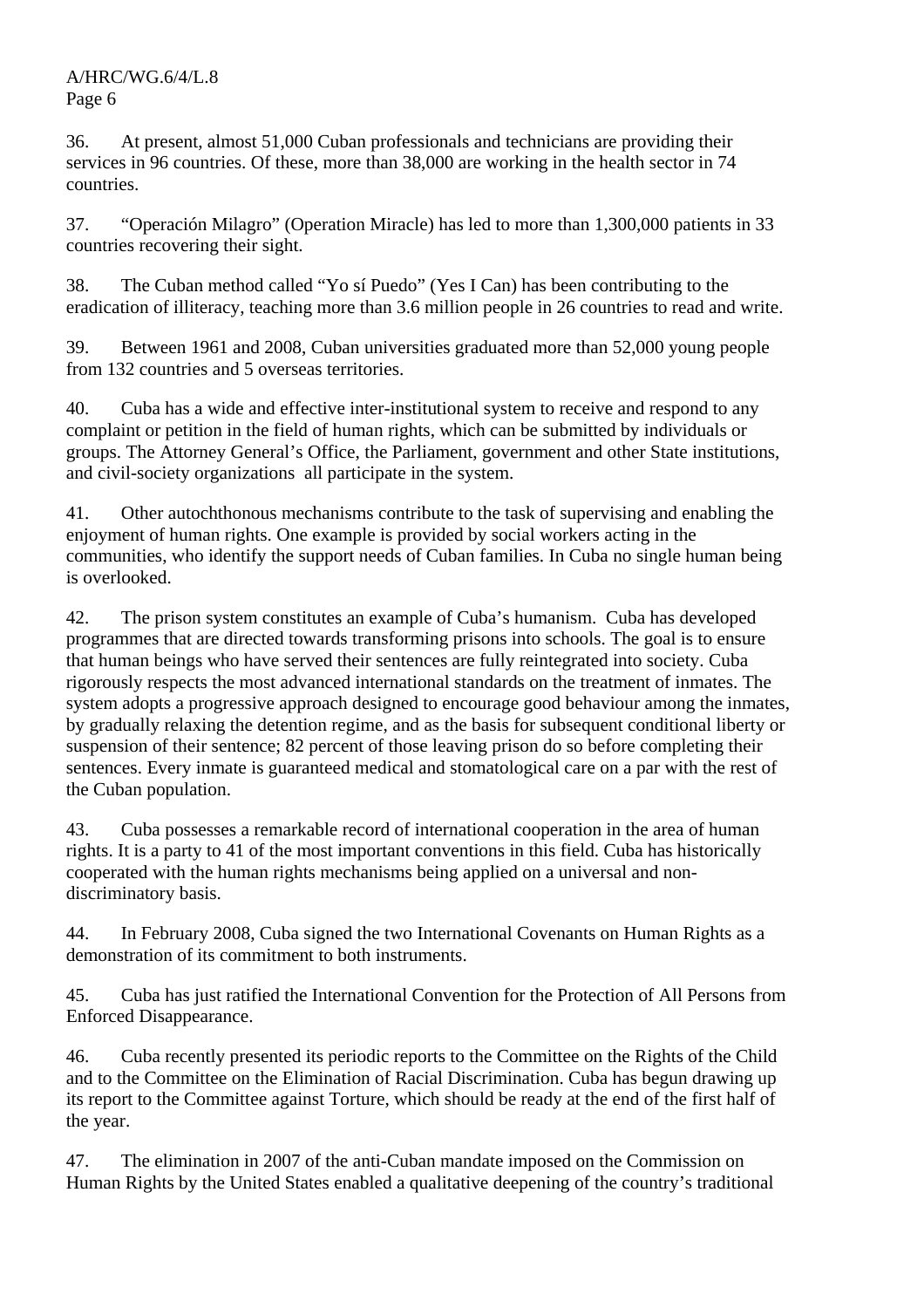international cooperation in the field of human rights. Cuba received the visit of the Special Rapporteur on the right to food and recently extended an invitation to the Special Rapporteur on torture and other cruel, inhuman or degrading treatment to visit the country as well.

48. The achievements of the Cuban Revolution in the area of human rights have been remarkable in spite of colossal obstacles. Such obstacles have been: the cruel economic, commercial and financial blockade, aggressions and terrorist acts and a permanent policy of anti-Cuban hostility by successive United States administrations; climatic phenomena; and the negative impact of an unjust economical and international order aggravated by the financial, energy, food and climatic crises.

49. Cuba is convinced that genuine and respectful dialogue adhering to the principles of objectivity, impartiality and non-selectivity is the indispensable foundation for international cooperation in the field of human rights.

50. Cuba is participating in the Universal Periodic Review in the defence of truth and justice. Cuba is open to dialogue and will offer the necessary information and clarifications. All Cuba demands is respect.

#### **B. Interactive dialogue and responses by the State under review**

51. During the interactive dialogue, statements were made by 60 delegations. Additional statements which could not be delivered during the interactive dialogue due to time constraints are also posted on the UPR extranet. Numerous delegations congratulated Cuba on the quality of its national report and presentation, which they found very informative and comprehensive. A number of delegations welcomed the broad and participatory process through which the Government engaged with civil society in the elaboration of its national report. It was further stressed that this report, which was disseminated through various means and in a timely manner, was finalized through a process involving numerous ministries and government institutions as well as a high number of NGOs and other relevant entities in the country. Cuba's efforts in preparation of the review as well as its constructive participation were also welcomed. Several delegations recognized the role played by Cuba within the Human Rights Council, and as Chair of the Non-Aligned Movement (NAM).

52. Algeria commended Cuba's tireless efforts to promote human rights. It is clear from the OHCHR's report, which could have given a more balanced picture of the views expressed by local NGOs, that despite the disastrous effects of the embargo imposed on Cuba the country has achieved record improvement in the implementation of the Millennium Development Goals (MDGs) and of the rights to education, food and health. Algeria praised Cuba's actions in supporting developing countries through international cooperation in these areas. It recommended that Cuba share at the international level, with the support of the United Nations, its experiences of bilateral cooperation in the promotion of the right to health, especially in the areas of training of human resources and of support to health services throughout the world; give priority to enhancing its recent policies aimed at increasing agricultural production with a view to reinforcing the right to food and the realization of food security, despite the boycott imposed against Cuba; and continue to promote its initiatives for developing countries, especially in the area of the full realization of the right to development.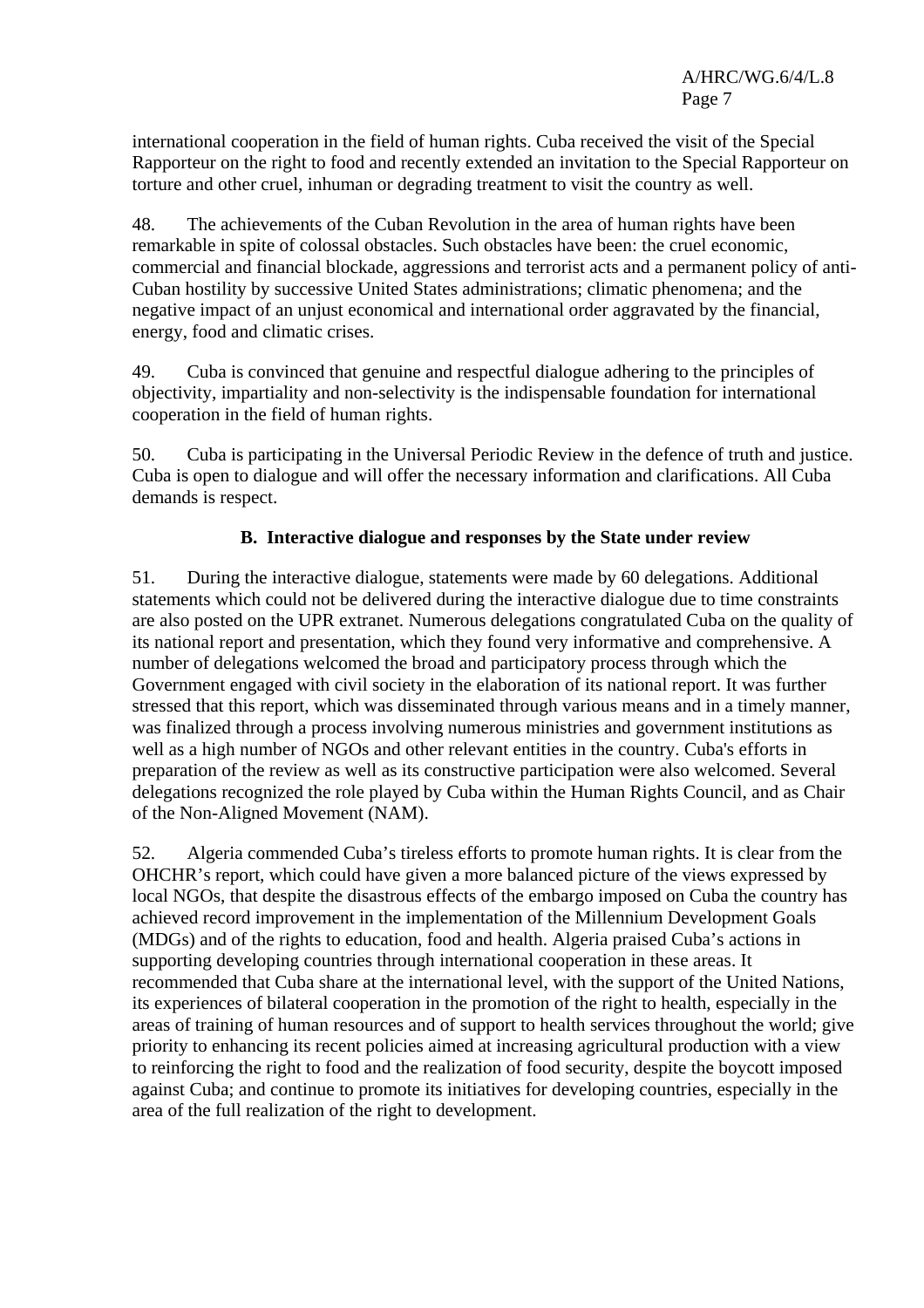53. Israel expressed strong concerns at the absence in Cuba of an impartial and independent judiciary and at Cuba's practice of suppressing the most fundamental human rights, and questioned the assertion in the report that the judicial system conforms to the United Nations Basic Principles on the Independence of the Judiciary. Israel recommended that Cuba (a) ensure the right to equality before courts and tribunals and to a fair trial, as provided for by the Universal Declaration of Human Rights and ICCPR, and as outlined by the United Nations Basic Principles on the Independence of the Judiciary. Israel (b) strongly recommended the repeal or amendment of Law 88 and Article 91 of the Criminal Code and the immediate release of unlawfully imprisoned human rights defenders, journalists, and others affected by the aforementioned legislation. Noting that Cuba has prevented any form of a truly independent civil society, Israel (c) strongly recommended that Cuba allow the exercise of the right to freedom of expression, and freedom of association and assembly, by enabling such entities to obtain legal status under national law without requiring government affiliation *vis-a-vis* a State counterpart.

54. The Democratic People's Republic of Korea commended the priority given by Cuba to human rights and the considerable success and profound economic, political and social changes it made since the revolution. It praised the vitality of a series of political and judicial measures and the remarkable progress in the quality of life. It commended Cuba's contribution to depoliticize and establish objectivity and impartiality in the international human rights mechanisms. Cuba's achievements are all the more significant as they were made under extremely difficult circumstances such as the hostile and harsh economic blockade imposed by the United States of America for several decades and natural disasters. The Democratic People's Republic of Korea recommended that Cuba maintain and strengthen the economic and social model freely chosen by the Cuban people, and continue to advance in the strengthening of the participatory democracy for the full participation of the people in public affairs; and continue to pursue efforts with a view to contributing to the non-politicization and respect for dialogue and cooperation in human rights mechanisms, and to working towards the realization of the developing countries' interests such as the right to development.

55. The United Arab Emirates noted that Cuba has shared the progress made in all sectors in the area of development, especially with respect to economic, social and cultural rights. It United Arab Emirates expressed appreciation for the ambitious plan on which the State's strategy had been based to ensure social protection providing free health care to everyone. The United Arab Emirates recommended that Cuba continue its action to align national legislation with its international obligations in accordance with the treaties to which it is a party.

56. The Russian Federation noted that Cuba has undeniably achieved impressive progress in promoting and protecting human rights, in particular social rights. It recommended that Cuba (a) continue its efforts aimed at ensuring respect for freedom of religion and belief for all Cubans,including the right to choose one's belief at one's own discretion or not to profess any religion of any sort; (b) continue effective efforts to protect and promote cultural rights with a view to ensuring access of all Cubans to cultural values in all their manifestations; and (c) continue the programmes that are successfully being carried out in the area of gender equality and access of women to decision-making positions, and continue the work to achieve equal representation for men and women not only in the national Assembly, but also at all the levels of State powers.

57. Ghana lauded Cuba's commitment to social and cultural rights, amply demonstrated by the technical support offered to several countries. Cuba met targets 1, 2, 3 and 4 of the MDGs and is on track to attaining most of the MDGs by 2015, despite well-known challenges. Ghana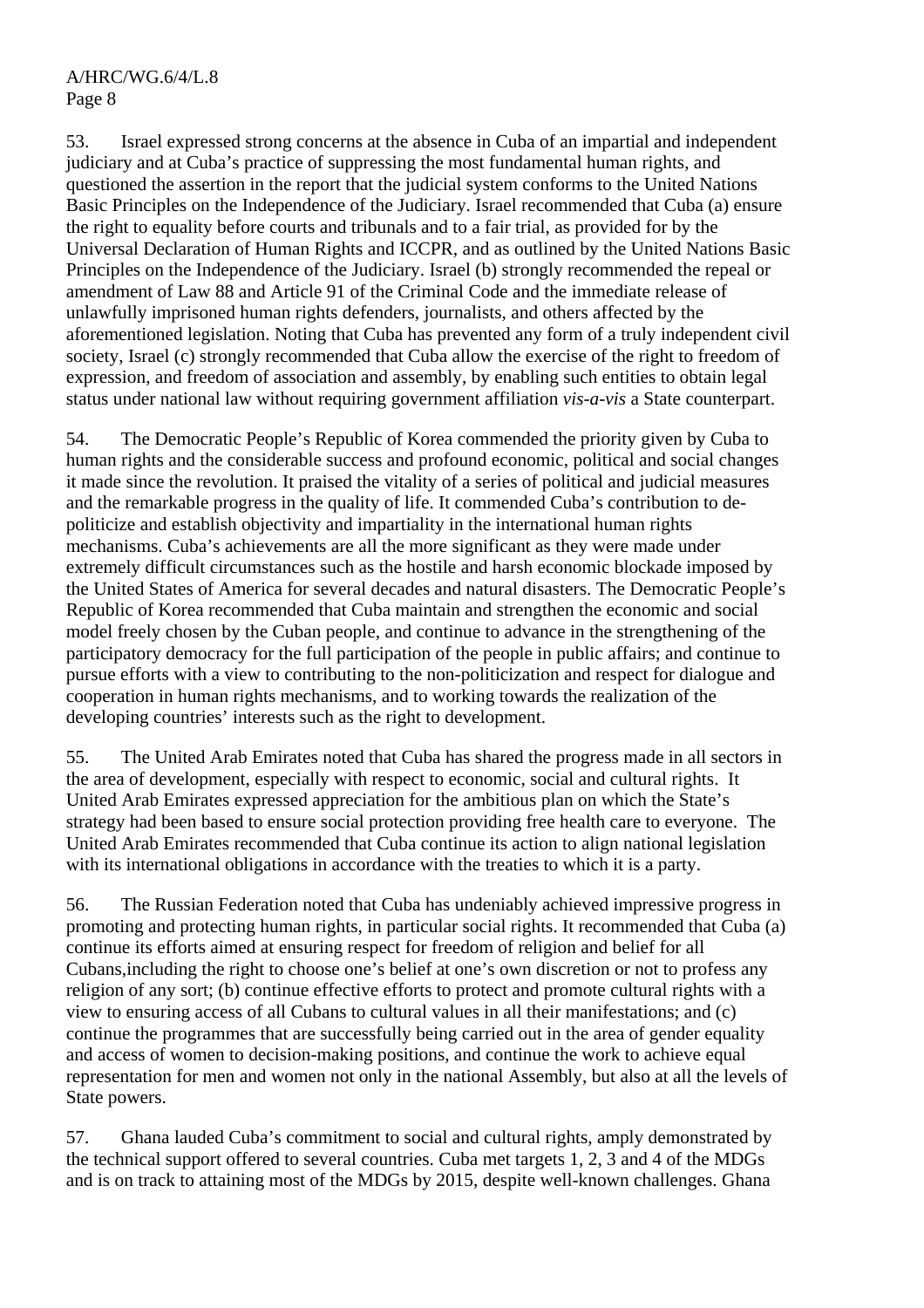noted the considerable strides Cuba made in eradicating illiteracy and disease and guaranteeing a greater participation of women in the formal sector workforce. Ghana recommended that Cuba continue its ongoing efforts to promote and realize all human rights for its citizens, including the right to adequate housing; continue the programmes aimed at promoting the human rights of disabled persons and submit within the set timeframe the initial report to the Committee established by the Convention on the Rights of Persons with Disabilities; and continue the process of making its national legislation compatible with the international obligations assumed in accordance with the international human rights instruments to which it is a party.

58. Saudi Arabia noted that the system of legal protection for human rights as set out in the Constitution, as well as laws adopted and acted upon by central organs of the Government, have ensured respect of the rights and equality between citizens and non-citizens. Cuba's progress in the field of education, in particular by making it a free public service, has resulted in the elimination of illiteracy. Cuba has strengthened its efforts towards economic, social and cultural rights and embarked on dialogue with OHCHR and other United Nations bodies. This clearly reflects Cuba's commitment and willingness to strengthen and promote human rights. Saudi Arabia recommended that Cuba continue its current programmes for the protection of elderly persons and its efforts to ensure as much as possible the enjoyment of economic, social and cultural rights of its citizens, ensuring the objectives set out in the MDGs. Saudi Arabia wished every success and prosperity to Cuba for the future.

59. Nicaragua stated that the report presented is the best evidence the Council can have of the popular expression achieved when a democracy is solid and participatory, despite being subject to a cruel and brutal economic blockade for more than four consecutive decades. Cuba remains committed as a member of the Council to the struggle to ensure a fairer, democratic and impartial organ. In Cuba, there is no illiteracy, the right to education is guaranteed for all without distinction or privilege and labour law meets the fundamental standards enshrined in international law. Cuba is well known for responding to thousands of humanitarian causes through a variety of programmes such as "Operation Miracle". Nicaragua invited Cuba to continue to share, with its sense of solidarity, its experiences in the promotion and protection of the right to health of millions of people around the world, and recommended that Cuba continue efforts to guarantee the fullest possible enjoyment of economic, social and cultural rights, so that it can continue to make headway towards the attainment of the Millennium Development Goals. Nicaragua congratulated Cuba for its tireless struggle.

60. The Lao People's Democratic Republic recognized the significant progress made in the field of human rights by Cuba for over 50 years, despite obstacles and challenges faced. It supported Cuba's efforts to ensure people's rights and enhance democratization and sovereignty. It recommended that Cuba continue to defend and promote initiatives in favour of developing countries, in particular those aimed at the full implementation of the right to development; maintain and strengthen the economic, political and social model freely chosen by the Cuban people, and continue to advance in strengthening participatory democracy as a genuine mechanism for the full participation of the population in public affairs; and share its experiences and good practices in the promotion and protection of the right to education, including the creation of conditions for free education at all levels.

61. Venezuela recognized the commitment of the Cuban Revolution to its struggle to achieve dignity for its people in the face of the oppression, the injustice, and the inhuman economic, commercial, and financial blockade imposed for decades now by the United States empire, which gravely affects the enjoyment of the Cuban population's fundamental rights. Venezuela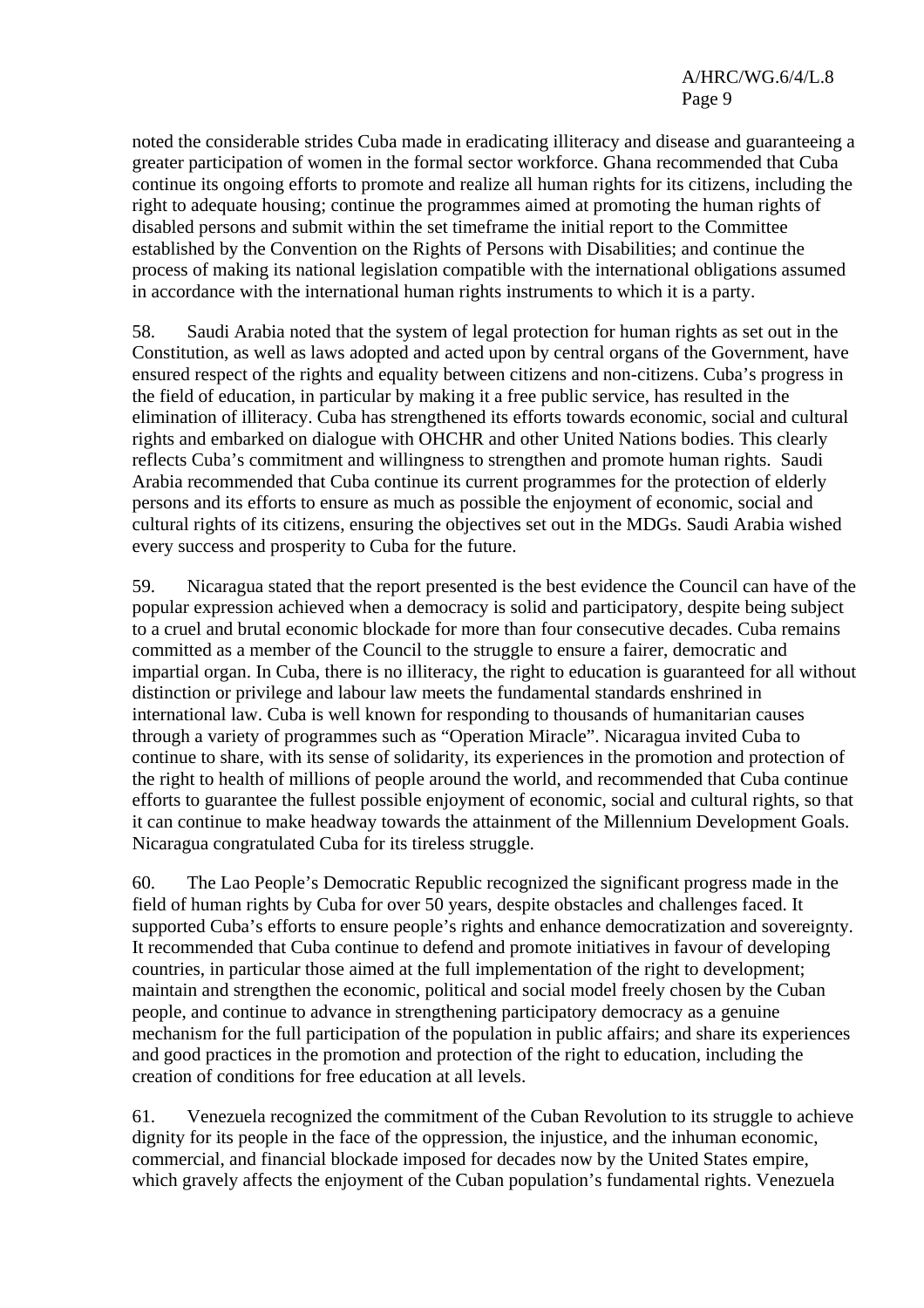attached special significance to Cuba's struggle to eradicate poverty, exclusion and illiteracy. Referring to the "Yes I Can" literacy programme and "Operation Miracle" in the field of health, it commended Cuba's help to millions of people from the poorest sectors of many countries. It recommended that Cuba continue with these enlightened initiatives; continue to share and extend its experiences and good practices in assisting vulnerable groups, especially through the implementation of the National Social Workers Programme, which provides assistance to communities and helps to identify needs; continue in the path towards the building of socialism, under the principles of solidarity and justice, making headway in the strengthening of participatory and proactive democracy, as a genuine mechanism to ensure citizen participation in public affairs.

62. Bolivia acknowledged the strong commitment of Cuba to human rights. Cuba has gone beyond its borders with the spirit of solidarity, despite suffering from a totally unjust economic blockade. It is thanks to the assistance of Cuba that Bolivia was declared by UNESCO the third Latin American country free from illiteracy. Furthermore Cuba's solidarity programme for ophthalmological operations had restored the eyesight of more than one million people in 34 countries. Bolivia recommended that Cuba share its experiences and good practices in cooperation and international solidarity aimed at implementing the right to education, including the eradication of illiteracy, and in particular the application of the "Yes I Can" method; that it share its experiences and good practices in protecting the right to health, as implemented in its country through universal and free coverage for all, which includes access to medicine and the advances in Cuban scientific research; that it share its experiences and good practices in international cooperation aimed at implementing the right to health of millions of people, through initiatives such as the "Comprehensive Health Programme" and "Operation Miracle", among others.

63. Bhutan commended Cuban Government's tremendous achievements in the field of human rights, including the right to development, free quality education with universal coverage at all levels; effective delivery of free health care and services through an extensive and well developed National Health System; women's full participation in all spheres of life; the promotion and preservation of Cuba's rich cultural heritage and traditions. Bhutan commended the principles of cooperation and solidarity which, despite financial and resource constraints, run strong in the Cuban national spirit. Bhutan recommended that Cuba continue to share experiences and best practices in the promotion and protection of the rights to health and to education, with cooperation programmes that provide health professionals and technicians to developing countries, and education opportunities in Cuba for students from the developing world. Bhutan is encouraged by Cuba's recent announcement of a strengthening of cooperation with the United Nations human rights machinery and recommended that Cuba continue such positive efforts and consider further actions that would strengthen, through greater integration, complementarity and visibility, the various components of its national system for protecting human rights.

64. The United Kingdom welcomed Cuba's decision to sign the International Covenabt on Civil and Political Rights (ICCPR) and the International Covenant on Economic, Social and Cultural Rights (ICESCR), and highlighted positive records in health, education, gender and the right to food. It expressed concern about the detention of 79 people in 2003, over 50 of whom remained in prison, and about their conditions of detention. It (a) recommended that Cuba refrain from using such laws as those against dangerousness, enemy propaganda and contempt for authority to restrict the rights of freedom of expression and association. It expressed interest in hearing more on steps to improve prison conditions, and recommended that Cuba, (b) in support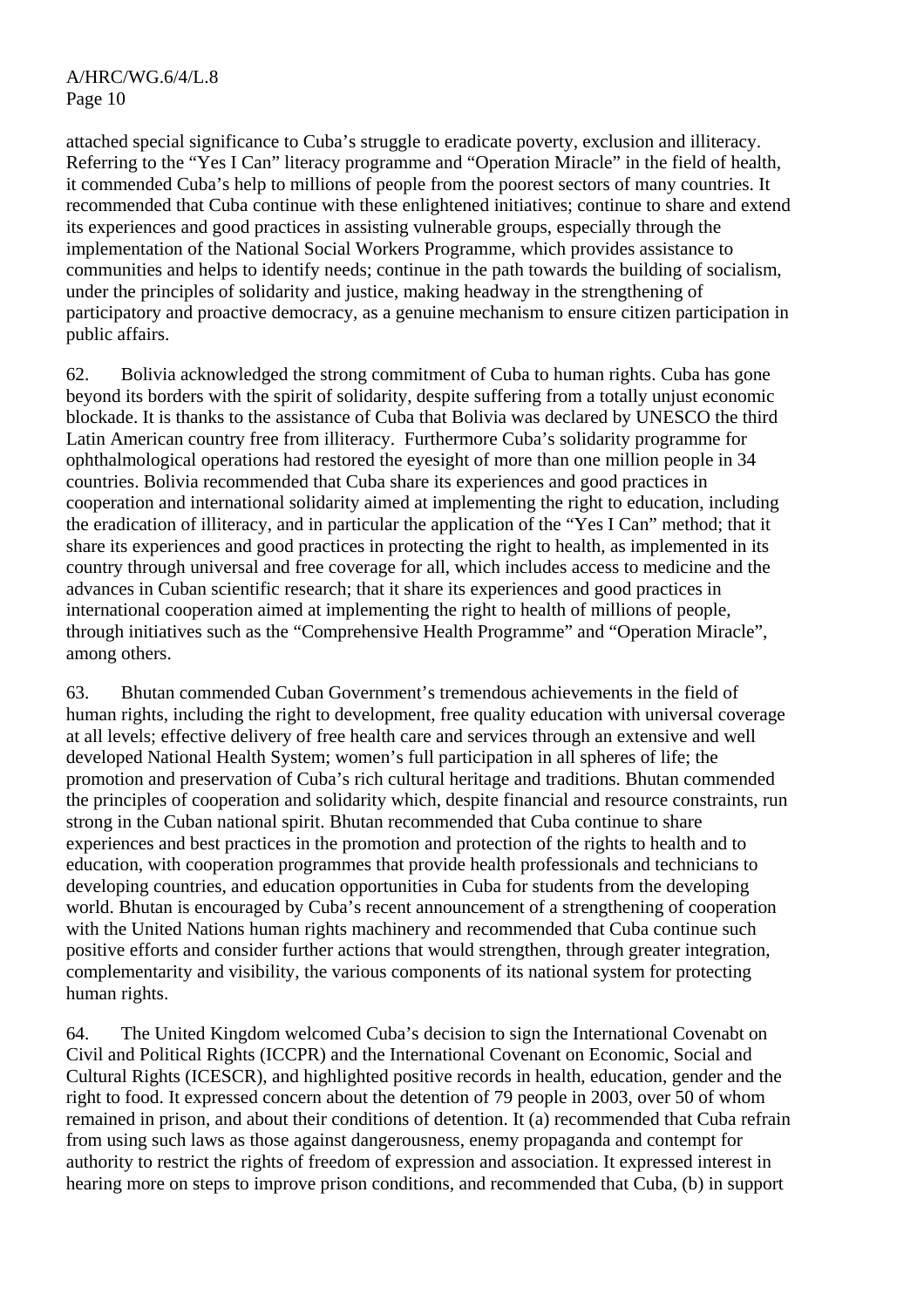of its stated commitment to continue to improve the prison system, establish a recurrent system of review of its prisons by United Nations or other relevant international observers; and (c) ratify the Optional Protocol to the Convention against Torture (OP-CAT). Welcoming the recent invitation of the Special Rapporteur on torture to visit Cuba, it (d) recommended that Cuba invites other Special Rapporteurs, in particular on human rights defenders, freedoms of expression, religion, and independence of judges and lawyers. The United Kingdom recommended that (e) Cuba allow international independent organizations to visit.

65. Indonesia welcomed the report of Cuba, which had involved numerous ministries and government institutions as well as more than 300 non-governmental organizations and other relevant entities in the country, testifying to the high degree of transparency and openness shown by Cuba in the process. Indonesia noted that Cuba has managed to secure the right to education for every one of its citizens, contributing to the eradication of illiteracy and providing the possibility of higher education to every Cuban. Indonesia recommended that Cuba continue to pursue this noble objective. Indonesia noted that the Government has worked hard to ensure that the population has access to high-quality, free health care. Cuba health's indicator is far ahead in the developing world. Indonesia recommended that Cuba continue its commitment to fulfill the right to education and to the right to health for all its citizens and share its experiences and best practices in the promotion and protection of these two fundamental rights.

66. China stressed that Cuba has been suffering for many years from an unjust blockade and a harsh external environment, which has gravely undermined the human rights of its people. Despite this, Cuba has worked tirelessly to improve the standard of living and promote the human rights of its people, achieving their right to life and development, and guaranteeing free health services, social security, and social justice. China also indicated that Cuba has actively participated in international cooperation in human rights, having adopted a series of international human rights instruments and provided other developing countries with medical and educational assistance. China recommended that Cuba (a) further develop and share experiences and good practices regarding treatment of prisoners; and (b) continue to develop the preventive educational and social reinsertion approach as a priority channel to prevent crime.

67. South Africa paid tribute to the Cuban people for their solidarity and critical role during the South African people's struggle for freedom during the apartheid era. It applauded the significant advances made in the areas of the practical enjoyment of economic, social and cultural rights despite the tremendous suffering resulting from economic sanctions and the spate of catastrophic consequences of recent hurricanes. South Africa recommended that Cuba provide information on the coordinated approach it had taken to tackle these competing obligations. It recognized the impressive Cuban model of education, which should serve as a best practice for all. The concept of international cooperation and solidarity could best be emulated by learning from the Cuban people. South Africa recommended that Cuba share information with and assist the international community in tackling challenges in the area of the right to education. It strongly encouraged Cuba to look into the improvement of areas such as the review of the prison system, enhancing women's economic opportunities and access to justice.

68. Malaysia noted that, despite serious constraints and challenges, Cuba continues to achieve a balance between civil and political rights and economic, social and cultural rights. It commended Cuba's significant achievements in education, health and food. It recommended that Cuba consider sharing its experience and best practices with other developing countries in achieving the MDGs, particularly in areas of primary education, gender equality and reduction of child mortality; continue its implementation of measures designed to further promote and protect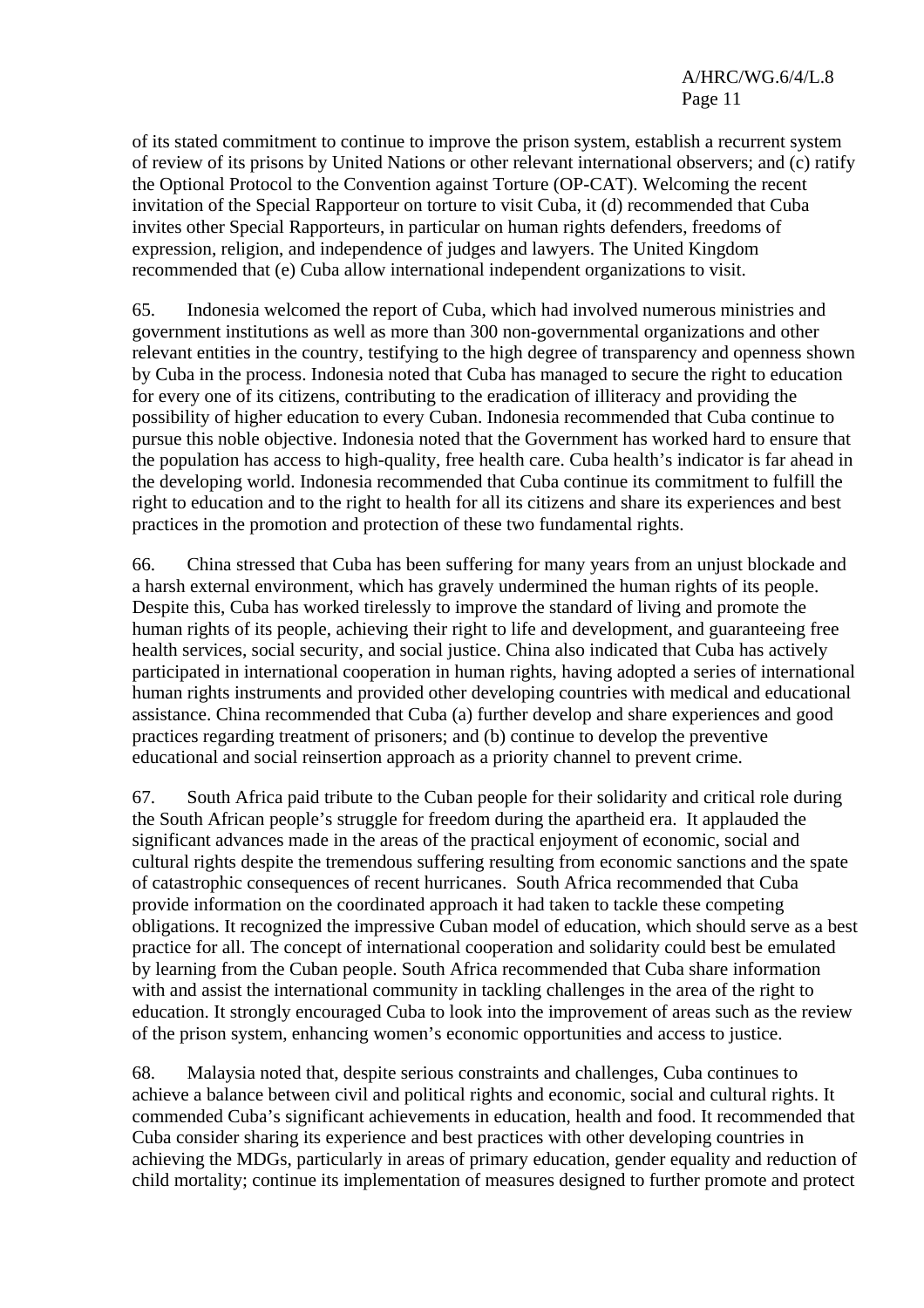the rights of children and to intensify its efforts aimed at providing greater opportunity for higher education; and step up its implementation of best practices on gender equality and women's empowerment at all levels and instances of decision-making mechanisms. Malaysia pointed out that in November 2008 it had, along with an overwhelming majority of the General Assembly, voted for the seventeenth consecutive year in favour of a resolution calling for an end to the unilateral economic sanctions imposed against Cuba. The lifting of those sanctions would contribute greatly towards the enjoyment of the full spectrum of human rights by the Cuban people.

69. The Islamic Republic of Iran commended Cuba's commitment to promoting and protecting its citizens' human rights. Iran welcomed the considerable progress made by Cuba in improving the implementation of human rights despite the tight blockade imposed by the United States of America. It requested information on how Cuba reduced the negative impact of United States economic sanctions on the full enjoyment of human rights of the Cuban population. Iran recommended that Cuba continue efforts aimed at achieving the fullest enjoyment of economic, social and cultural rights with a view to ensuring the fulfilment of the MDGs; pursue efforts at the international level aimed at strengthening the United Nations human rights machinery, particularly with a view to contributing towards making it function on the basis of nonpoliticization, respectful dialogue and good-faith cooperation; and share experiences and good practices regarding the treatment of inmates, particularly the plans aimed at turning prisons into education and human-improvement centres.

70. The Libyan Arab Jamahiriya noted that the Cuban Constitution enshrined all human rights, individual freedoms, freedom of opinion and expression, through a democratic framework based on people power as well as through the educational structure which allows all Cubans to benefit from educational facilities, as well as health services. It praised Cuba's efforts in ensuring equality between men and women. Cuba has taken a number of initiatives which guarantee the right to employment, free choice of employment and ensure a dignified life, especially through its establishment of officials trained in security and safety matters in the work place, of antenatal and postnatal services and of the best maternity-leave programmes in the world. The Libyan Arab Jamahiriya also welcomed the progress made in the area of protecting children and combat exploitation of children through prostitution.

71. Qatar appreciated the developments and efforts made by Cuba in the field of the promotion and protection of economic, social and cultural rights, namely, the rights to education, work and health, in addition to the efforts aimed at the reform of the penitentiary system. Qatar recommended that Cuba consider adopting a general legal framework for the right to food, as a good practice and reference for developing countries; continue positive efforts to eliminate, in accordance with international obligations and commitments, all forms of discrimination, especially discrimination against vulnerable groups and all groups that have been historically most deprived, and share its experiences and best practices in the promotion and protection of the right to education, which have brought positive results for all Cuban citizens in spite of the obstacles faced by the country.

72. India has close, friendly and historic ties with Cuba, a fellow member of the Non-Aligned Movement. Cuba has constantly contributed to the human rights debate with its characteristic energy and intensity. India commended Cuba for its open, cooperative and constructive participation in the UPR mechanism and welcomed the fact that Cuba has signed the ICCPR and the ICESCR. India congratulated Cuba for its impressive achievements in the education and the health sectors, ensuring nearly universal school enrolment and very high university enrolment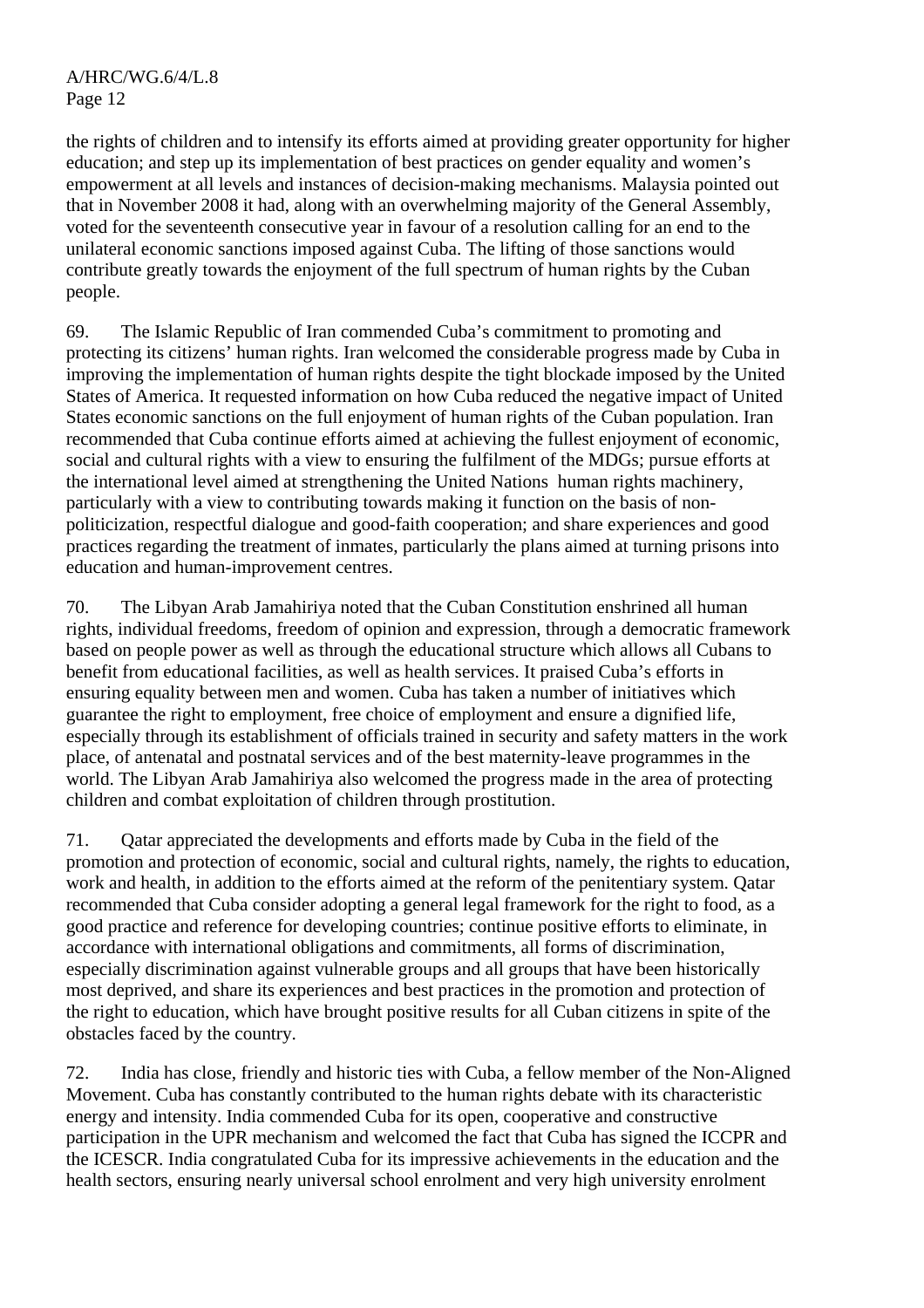rates. Cuba's guaranteed access to high-quality, free health services through a State–funded, intensively staffed and extensively spread national health system, is a laudable achievement. India recommended that Cuba share its experiences and good practices with regard to the right to health, in particular maternal and child care programs and HIV/AIDS control programs, and, in view of the growing aging population, that it continue and consolidate its programs for the benefit of the aged and the elderly.

73. Sri Lanka thanked Cuba for standing in the vanguard of the struggle for political and social rights and for its contribution to the struggle against apartheid in South Africa and the struggles to restore sight to poor people in Latin America and rehabilitate human lives after the tsunami in Sri Lanka or earthquakes in Pakistan. Cuba has been generous, despite having suffered from a cruel blockade for over 50 years. Cuba provided answers to many problems that the Council has been wrestling with. Sri Lanka recommended that Cuba share its experiences, in all the international languages, particularly English language, of this ability to fight ethically and morally. It urged Cuba to share the experiences of, in particular, its international volunteers, whether armed fighters or doctors, and tell through multiple media, whether the internet or illustrated stories, of the experiences, values and the ethics of the Cuban struggle. Sri Lanka concluded by saying "Hasta la Victoria Siempre !" (Ever onward to victory!).

74. Brazil noted the balanced analysis in the Cuban national report of the achievements made, particularly in the area of economic, civil and social rights, and of the challenges still facing that developing country and aggravated by an economic blockade incompatible with human rights. Cuba's accession to ICCPR and ICESCR is an important victory for Cuba and an example to be followed by others. Brazil asked what further measures Cuba could take to guarantee the respect of the principle of indivisibility between civil, political, economic, social and cultural rights, and whether there are specific areas in which Cuba considers it important for international cooperation to be strengthened. Brazil recommended that Cuba consider acceding to the Rome Statute of the ICC and accelerate ratification of the INtgernational Human Rights Covenants; maintain efforts to promote the moratorium on the death penalty; and, with regard the human rights voluntary goals, seek cooperation with the United Nations human rights mechanisms, including special procedures and treaty bodies.

75. Ecuador praised Cuba's sustained efforts to promote social rights, particularly the rights to health and to education, and the significant progress made in the exercise of these rights despite the severe economic constraints resulting from an unjust and unfounded blockade. Ecuador highlighted the effort and political resolve reflected in Cubas's assignment of resources to its policies in the areas of health and education, thanks to which the country is in the highest ranks of human development indexes. Ecuador also stressed Cubas's efforts in the area of gender equality and empowerment of women and hoped they would be extended beyond the parliament to other instances and spheres of the decision-making machinery. With respect to the right to development, Ecuador stated that Cuba could usefully share with other developing countries its experiences and practices in international cooperation, particularly in the strengthening of capacities, the training of young people and the transfer of knowledge, especially in sensitive areas such as medicine, public health, science and technology, or even sports.

76. The Dominican Republic recommended that Cuba share its experiences and good practices in the promotion and protection of the right to health, which, despite the country's developing status, had yielded substantial advances for all Cubans, and tghat it share, in particular with the other members of the region, its experiences and good practices in coping with natural disasters, as well as its important achievements in the preservation of human life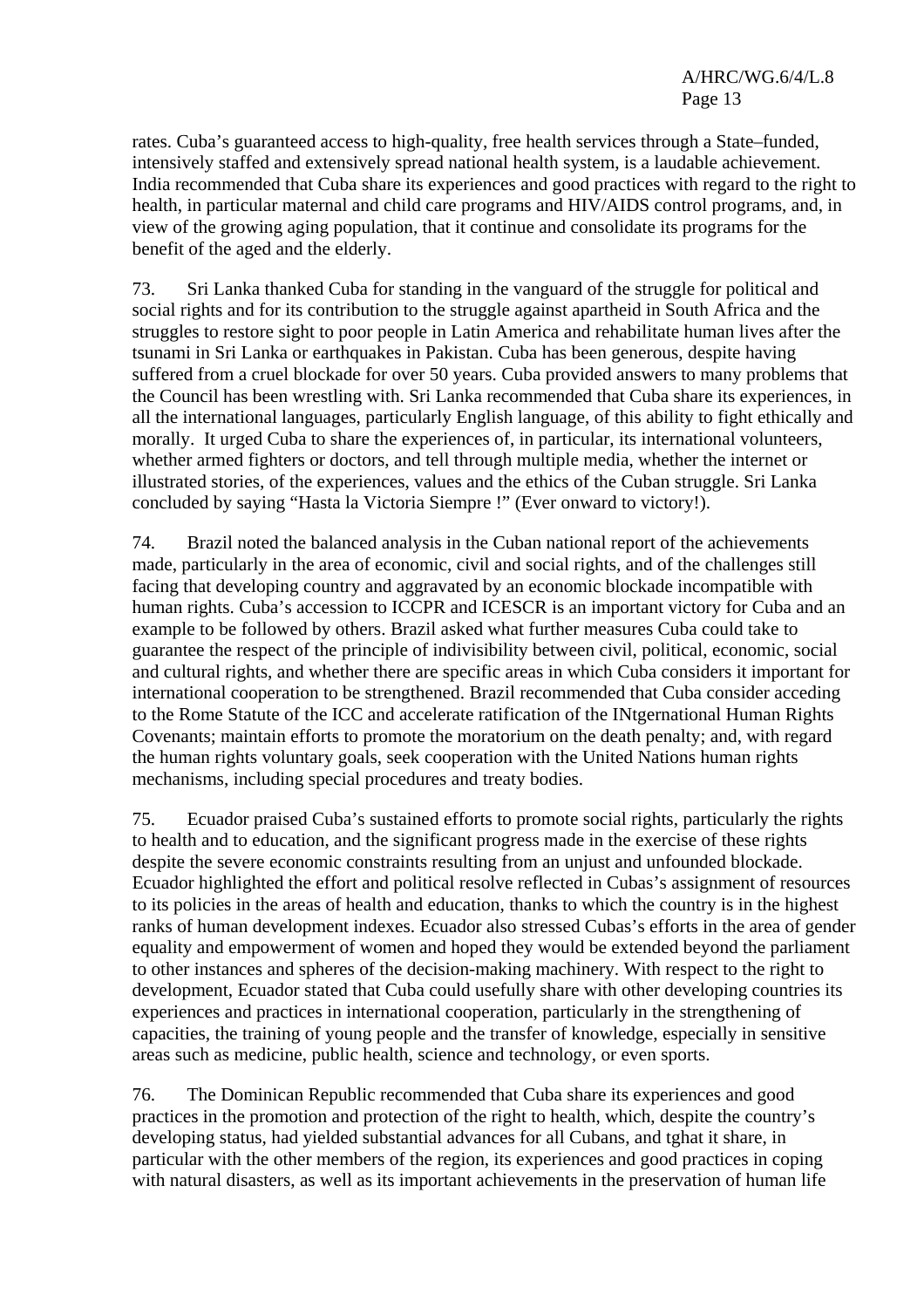when confronted with the hurricanes that have afflicted the country and the entire region in recent years.

77. Jordan highlighted the importance that Cuba attaches to human rights and welcomed its ongoing efforts in the promotion and protection of human rights, most notably through the recent signature of ICCPR and ICESCR. Jordan was pleased to learn that Cuba will ratify the International Convention for the Protection of All Persons from Enforced Disappearance (CED). It commended Cuba for extending an invitation to the Special Rapporteur on torture and for spearheading the international efforts aiming at advancing the right to food and addressing the international food crisis. Jordan recommended that Cuba consider enhancing human rights education through the development of public-awareness campaigns and programs at all levels; and continue to provide training programs on human rights for the judiciary, law enforcement personnel and lawyers.

78. Pakistan noted that Cuba's resolve to uphold the principles of impartiality, non-selectivity and universality of human rights has withstood the tests of time and pressure, and that Pakistan and Cuba have worked together on a range of issues of great importance to the developing world. Pakistan noted a number of steps taken by Cuba to guarantee the implementation of basic human rights to its citizens without discrimination and its significant progress in the realization of economic, social and cultural rights despite financial difficulties and frequent natural disasters. Achievements in the fields of high-quality, universal education, health services, international cooperation and solidarity are examples of best practices. Pakistan recommended that Cuba implement the recommendations of the Special Rapporteur on the right to food in his report on his visit to the country; maintain its policy of respect and tolerance for all religions without discrimination; and, based on the meritorious services extended by Medical Brigade Henry Reeve to Pakistan during the 2005 earthquake, share this good practice in the field of international cooperation for the promotion of health services.

79. Canada noted recent positive developments, including the commutation of death sentences to prison terms, and the signature of ICCPR and ICESCR. It recommended that Cuba (a) ratify and implement the two International Covenants as soon as possible as well as facilitate public dissemination of these treaties and ensure that all Cubans are aware of the rights contained therein. Noting in particular the invitation to the Special Rapporteur on torture, Canada recommended that Cuba (b) further open its doors to cooperation with human rights and humanitarian organizations, including by extending an open invitation to special procedures and providing full access to representatives of the International Committee of the Red Cross. While noting calls by President Castro for greater expression of divergent opinions, it recommended that Cuba (c) lift restrictions on the rights to freedom of expression and association, including restrictions on the media, that are not in accordance with ICCPR, and show greater tolerance for Cubans who express opposing views peacefully. While noting the declining number of political prisoners, Canada recommended that Cuba (d) unconditionally release all remaining political prisoners and allow them to reintegrate fully into their communities without prejudice.

80. Zimbabwe stressed that the national report was the outcome of a broad and inclusive process involving all stakeholders, excepting lamentably those in the territory of the United States Naval Base at Guantanamo. Zimbabwe recommended that Cuba pursue efforts at the international level aimed at strengthening the United Nations human rights machinery, with a view in particular to contribute towards making it function on the basis of non-politicization, respectful dialogue and good-faith cooperation; continue its laudable efforts to achieve the fullest enjoyment by the people of economic, social and cultural rights with a view to ensuring the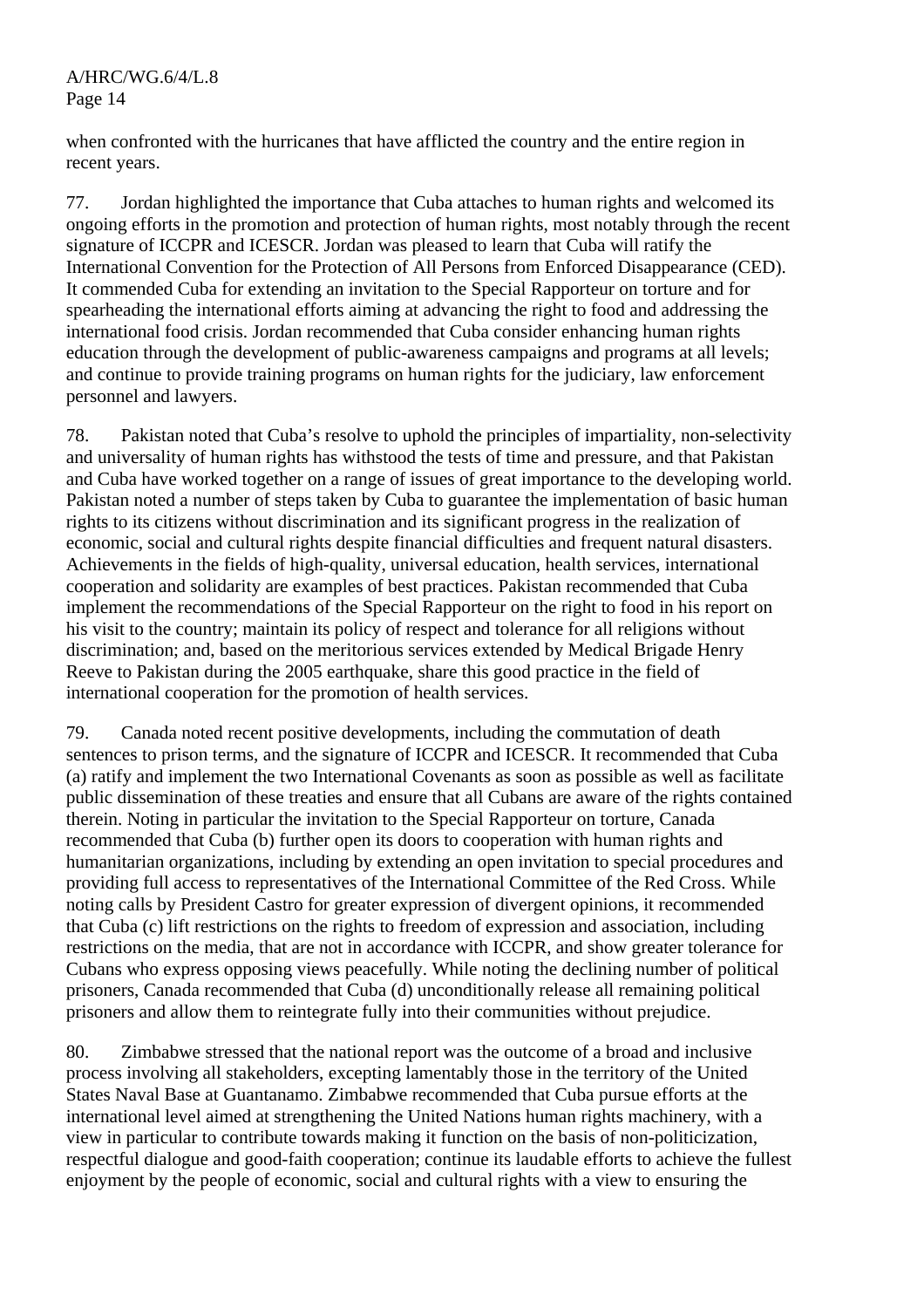fulfilment of the MDGs; and continue promoting initiatives in defence of international solidarity at the relevant United Nations organs with a view to promoting human rights and solidarity among all nations and peoples of good will.

81. Tunisia commended the efforts Cuba made in the area of human rights, and more specifically in the sphere of economic, social and cultural rights. It noted that illiteracy was eliminated and that Cuba has actively helped other countries in eliminating it. Thousands of students from all origins have benefited from high quality education in Cuban universities. On the right to health, Tunisia described as a success the Operation Miracle, and praised the solidarity based program for ophthalmologic surgery Cuba has provided to more than a million people. Tunisia congratulated Cuba on its cooperation with the United Nations human rights mechanisms and on its support for international cooperation in human rights matters, based on a frank dialogue and mutual respect.

82. France welcomed the good results achieved by Cuba in the field of education and health and asked the Cuban for the precise timetable envisaged for the ratification of ICCPR and ICESCR. It enquired about the measures envisaged by Cuba to ensure in practical terms freedom of expression and information. France recommended that Cuba adopt the necessary measures to combat sexual exploitation and adopt a law providing a legal framework to protect minor from sexual exploitation. It also recommended that Cuba adopt a law guaranteeing freedom of movement within the territory in accordance with ICCPR, which Cuba has signed, repeal the system of permits to leave the territory, and consequently delete from the criminal code the crime of illegal departure from the territory. It recommended that Cuba issue a standing invitation to the Special Rapporteurs to visit the country. It also recommended that Cuba allow ICRC to have access to prisons and visit prisoners and ratify ICCPR and ICESCR as soon as possible.

83. The Philippines stated that Cuba has been a champion of social justice, at the national and international levels, and lauded its many achievements in the promotion of economic, social and cultural rights. It stressed that many countries could learn from Cuba's progressive policies on education, health, employment and cultural rights. It commended Cuba's initiatives on the right to food and the right to development, as well on its efforts to assist other countries in times of distress and natural disasters. The Philippines recommended that Cuba continue its actions, particularly through awareness-raising campaigns and public education programmes, to work towards the eradication of stereotypes associated with traditional roles of men and women in the family; and share its experiences, expertise, and good practices in the promotion and protection of the right to health, including initiatives in place with regard to public health and "health tourism."

84. Jamaica welcomed Cuba's signature of ICCPR and ICESCR and its ratification of a number of international instruments, including those targeting specific vulnerable groups such as CEDAW, CRC and the Convention on the Rights of Persons with Disabilities. Jamaica noted that steady progress was made in addressing specific areas of concern, especially in the fields of education, employment and healthcare, and the attainment of MDGs. Jamaica encouraged the Government to continue to take measures to honour its human rights obligations and to advance the promotion and protection of human rights and freedoms.

85. Chile welcomed the visit of the Special Rapporteur on the right to food and the recent announcement of an invitation to the Special Rapporteur on torture. It recommended that Cuba (a) receive other thematic rapporteurs who so request. Chile was explicitly opposed to the trade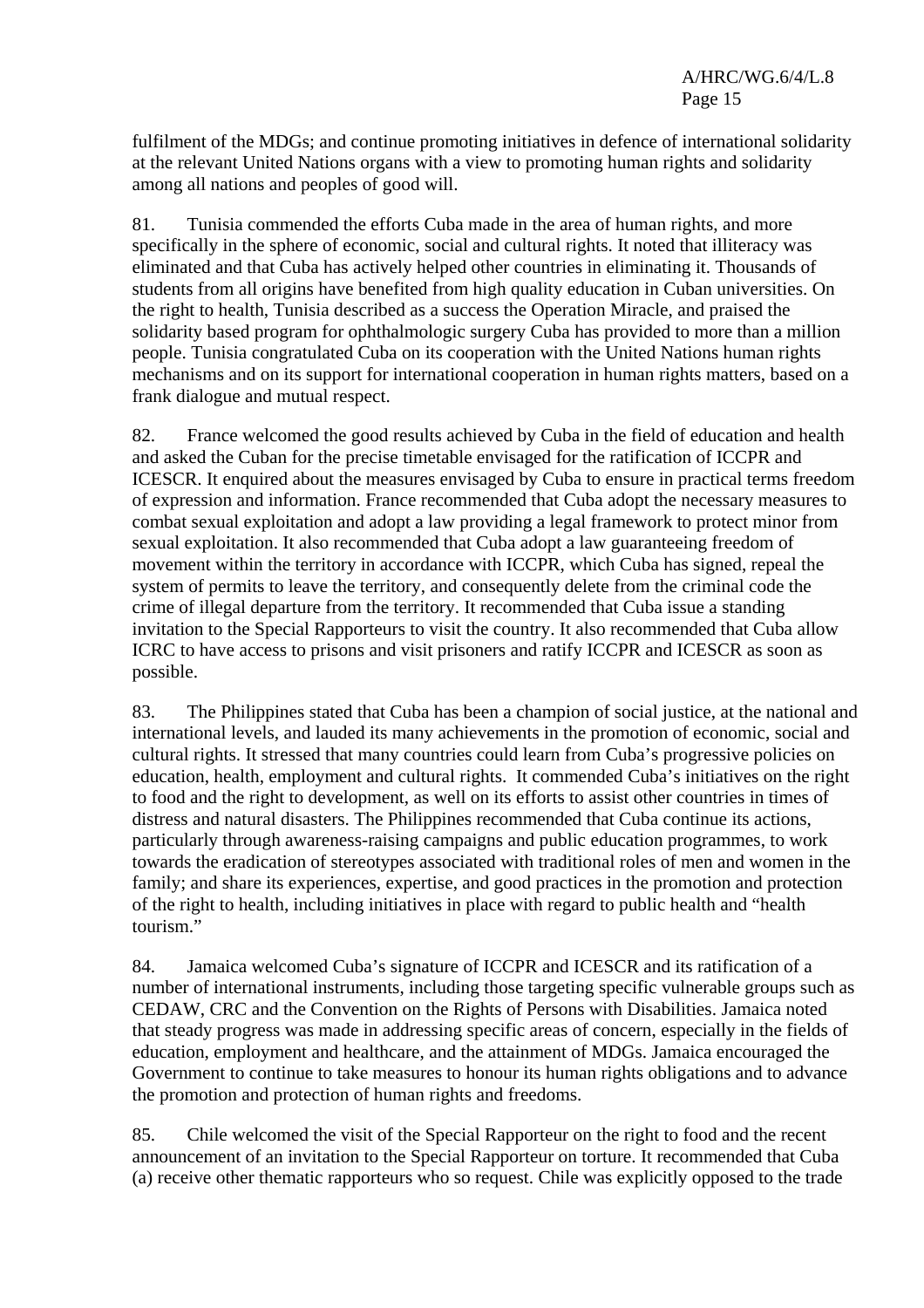embargo that affects the economic, social and cultural rights of the Cuban people, and commended the significant progress made in implementing the rights to education and health. It recommended that Cuba (b) promptly ratify ICESCR. Welcoming the announcement of the ratification of the International Convention for the Protection of All Persons from Enforced Disappearance and the signing of ICCPR, it recommended that Cuba (c) accelerate the ratification of this instrument. Chile noted that an effective independence in the procedures and in the judicial administration; a duly circumscribed emergency legislation; an adequate protection for human rights defenders, as well as for political opponents; and an effective guarantee of freedom of expression and respect for freedom of movement within and outside Cuba will be important to achieve the full enjoyment of human rights in Cuba.

86. Switzerland noted that Cuba has realized for fifty years performance which could serve as example and welcomed the recent announcement by Cuba of the ratification of CED. It recommended that Cuba ratify and implement ICCPR and ICESCR. While Switzerland welcomed the intention of Cuba to invite the Special Rapporteur on Torture, it recommended that Cuba issue a standing invitation to all Special Rapporteurs of the Council. It recommended that Cuba ratify the declaration on article 22 on the CAT and consider ratification of the OP-CAT. While welcoming the moratorium on death penalty, it recommended that Cuba abolish the death penalty. While acknowledging that the America embargo against Cuba affects the effective functioning of the Cuban society, Switzerland encouraged Cuba to continue its efforts in the field of economic, social and cultural rights as well as rights recognized in UDHR and ICCPR.

87. Belarus deplored the economic embargo imposed on Cuba and noted that despite the unfair and senseless sanctions, Cuba ensured the realization of human rights, including the right to development. The Commission on Human Rights, upon the pressures of an unfriendly regime for a very long time, tried to subject Cuba to unjust public ostracism, and a Special Procedure had been established against Cuba mainly to discredit the Government. Nevertheless, Cuba has never stopped defending its human rights and the rights of other states to engage constructively in international cooperation on human rights. Noting that non-selective and fair approach to human rights was one of Cuba's priorities as the Chair of the NAM, Belarus recommended that Cuba continue consolidating work done in the international community concerning rejection of unilateral coercive measures, including the illegal embargo against Cuba; and continue playing its leading role in fostering international solidarity and equal dialogue on human rights.

88. Serbia praised the large participation of the Cuban civil society in the process of drafting and elaborating the national report and recommended that Cuba promote the active participation of civil society in the process of follow-up to the UPR; and continue applying a gender perspective in its policies and programmes, including in the follow-up to the results of the UPR. Serbia recognized the devastating consequences of the hurricanes throughout Cuba, which raise serious concerns. It recommended that Cuba continue to implement the positive ongoing programs and efforts aimed at repairing and constructing the houses of persons affected by hurricanes, with a view to guaranteeing the full enjoyment of the right to an adequate housing, including with the assistance of the international community, which is called upon to ensure adequate financial and material support to those programmes.

89. Bahrain praised the efforts made by Cuba, especially in the fields of economic, social and cultural rights; steps taken to ensure that all Cubans have access to education regardless of social class; efforts made in the field of the right to health by providing quality health services, which has led to decreased mortality rate at birth and increased life expectancy; and efforts made in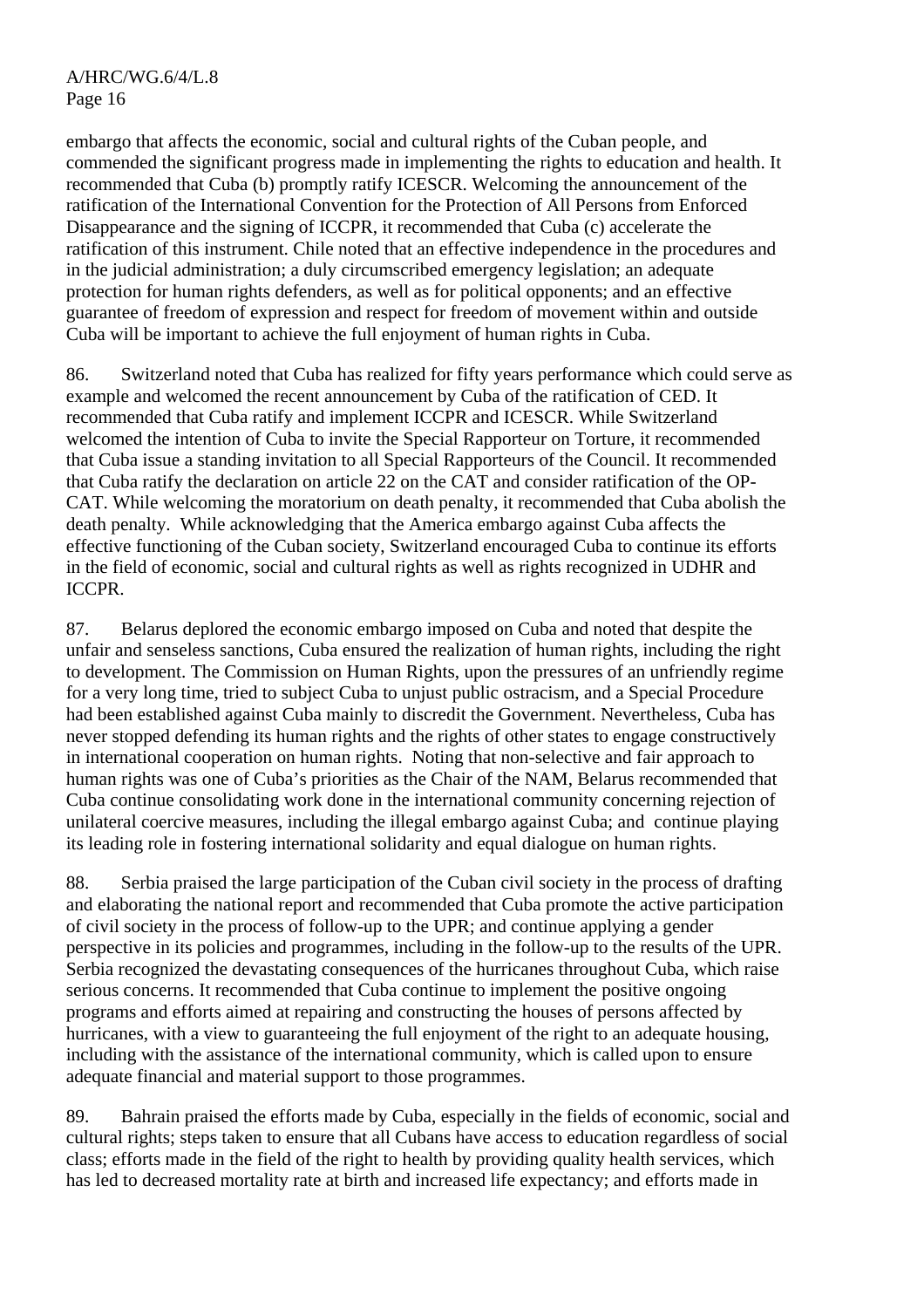guaranteeing the right to food and adequate housing. Bahrain recommended that Cuba consider adopting a general legal framework for the right to food, as a good practice and reference for developing countries; continue all work to protect and enhance cultural rights in order to ensure the enjoyment by all Cubans of these rights; and pursue positive efforts for the reconstruction of homes affected by hurricanes and continue benefiting from the material and financial assistance provided by the international community.

90. Yemen noted all the progress achieved in the area of human rights. It noted with admiration the progress made in the area of social protection and education, which has enabled Cuba to ensure that many countries benefit from many areas of support on health. Yemen indicated that many Cuban health workers work throughout the world in sometimes difficult circumstances. Yemen recommended that Cuba share its experience and good practices in the area of social protection and health when it comes to providing universal medical coverage free charge; and share its expertise in the area of upholding the right to health, particularly on HIV/AIDS programs and the special attention provided to those affected.

91. Vietnam commended the efforts and achievements made by Cuba in promoting human rights despite the constraints and harsh external conditions imposed on it. Vietnam recommended that Cuba enhance the information infrastructure for the Cuban society and share its experience in broadening access to information and communications technology, and continue the socialist path chosen by the Cuban people, which has led to better conditions for the promotion and protection of human rights for the Cuban people. Vietnam recommended that Cuba continue with its contribution to the joint endeavours of the international community, including those aimed at strengthening the United Nations human rights machinery on the basis of nonpoliticization, non-selectivity, dialogue and cooperation. Vietnam called on the international community to extend further support to the cause of national development and human rights being undertaken by the Cuban people.

92. Trinidad and Tobago welcomed Cuba's social and political order to serve the broad interests and ambitions of the Cubans in building an egalitarian, compassionate, inclusive, people-centered and just society. Cuba's record performance in the sphere of social, economic and cultural rights testifies to the remarkable successes the country has achieved, against persistent odds and in maintaining the highest respect for cultural dynamism and cultural plurality. The fact that Cuba is on track to meet the MDGs sets it apart from many developing countries. Trinidad and Tobago praised and commended Cuba's performance. It welcomed the signature of ICCPR and ICESCR and recommended that Cuba continue the process of strengthening its national legislation to bring it into better conformity with its international obligations deriving from the various human rights instruments; and further strengthen its policy to foster the development and enjoyment of human rights by all Cubans, particularly in the realms of anti-discrimination.

93. Colombia, congratulating Cuba for the signing of ICCPR and ICESCR, as well as the announcement that it will ratify CED. This gesture clearly reflected the Government's and the people's commitment to continue making progress towards the full realization of the human rights for all Cubans. It added that guaranteeing access to adequate health services was not only a State obligation, but also an essential element to ensure persons can exercise their rights in an effective and appropriate manner. Colombia recognized Cuba's achievements and best practices in this area and requested more information on the progress made with the programme to prevent mother to child transmission of HIV and the coverage of anti-retroviral treatment, as well as the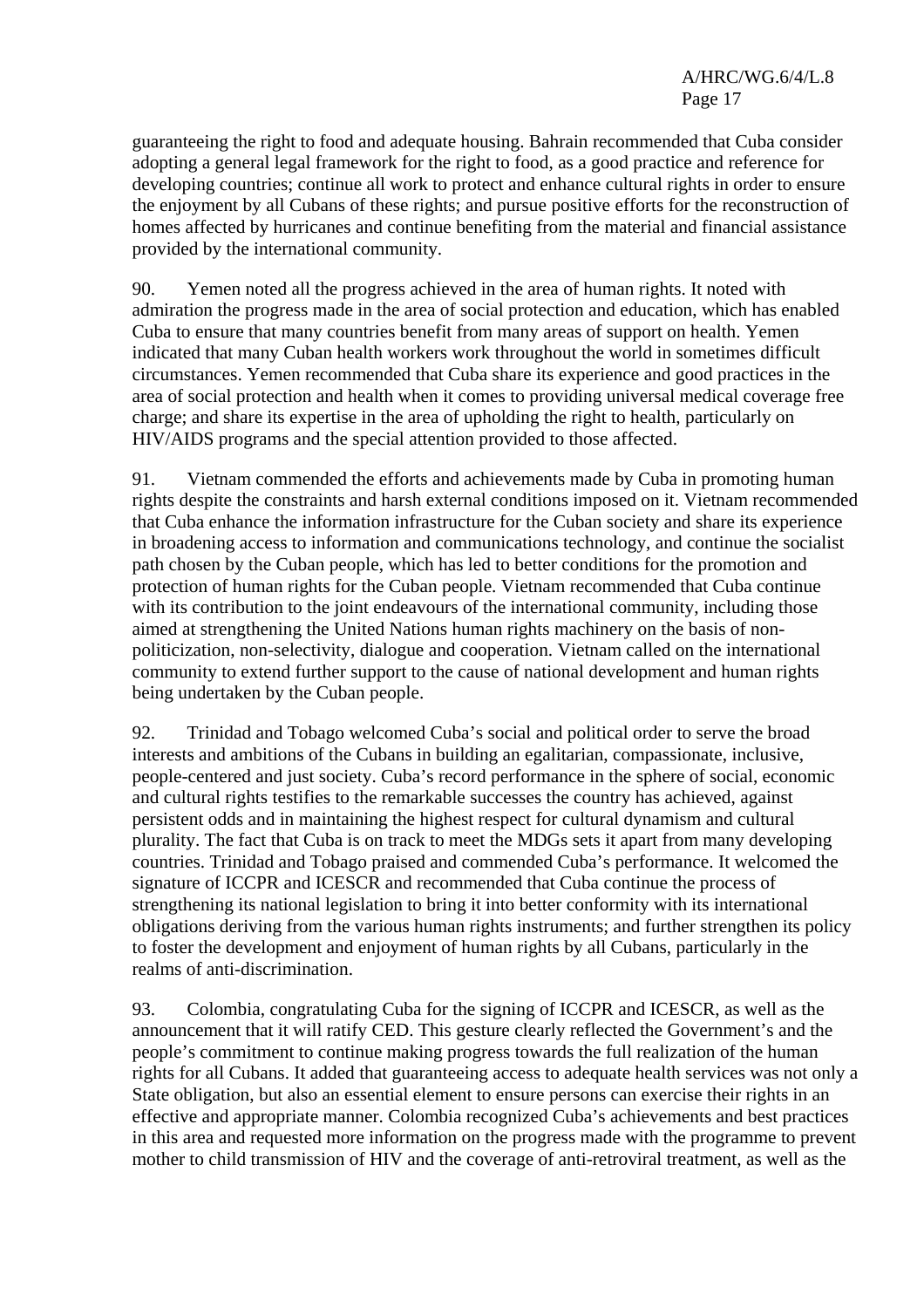reduction in maternal mortality, noting that these programmes have been recognized by UNAIDS and WHO.

94. Uzbekistan commended the steps taken by Cuba to promote human rights and freedoms, in particular in the areas of gender equality, protection of the rights of women and children. It welcomed Cuba's achievements in the area of social protection and health care, the right to education, freedom of religion and belief, reforms in the prison system, as well as the ways in which they protect political, civil, social and cultural rights. It welcomed the allocation of a significant portion of the state budget to education. Uzbekistan recommended that Cuba continue efforts to ensure compatibility between national legislation and international obligations assumed by the country, in accordance with the human rights treaties that Cuba has acceded to; and consolidate further and exchange its experiences in programmes aimed at specialized care for young people, taking into account their interests and socio-economic situation, all of which helps young people to develop their full potential.

95. Mexico welcomed Cuba's achievements, particularly in meeting economic, social, and cultural rights, as well as their international generosity and solidarity despite facing adverse conditions. It welcomed the recent steps to strengthen cooperation with special procedures of the Council, and the decision to ratify three human rights instruments. It recommended that Cuba continue with the policy of openness and cooperation with United Nations human rights mechanisms, and in particular that it consider favourably the requests by the mechanisms of the Council that have already expressed their desire to visit Cuba; design and implement an interinstitutional mechanism with civil society participation for the implementation of the recommendations arising from the UPR mechanism; conduct a study on the need for legislative and administrative adjustments for the implementation of human rights internally/domestically; establish by law a national human rights institution in accordance with the Paris Principles; and strengthen national capacities to assist victims of domestic violence.

96. Austria indicated that treaty bodies and special procedures have repeatedly noted the lack of an independent judiciary in Cuba, asked about legislative plans to strengthen the independence of the judiciary, and recommended that (a) Cuba assure to all citizens the right to be heard by an independent tribunal. In 2003, the Working group on arbitrary detention held that the deprivation of liberty of 79 persons was arbitrary and requested Cuba to remedy this situation. Austria asked about the follow-up given to these recommendations. It recommended that (b) Cuba halt the prosecution of citizens who are exercising the rights guaranteed under articles 18, 19, 20, 21, and 22 of the UDHR. Austria asked how the Government is addressing the problem of sexual exploitation of women through prostitution, and how the recommendation of CRC regarding changes to the Criminal Code to protect children from sexual exploitation are implemented. Austria recommended that (c) Cuba also address the root causes of prostitution by adopting measures enhancing women's economic opportunities.

97. Syria noted that Cuba was a model of the determination of a nation to stand up against all circumstances and to build up all the necessary components of renaissance and prosperity. Syria noted that despite the negative impact of the blockade on the acquisition of resources and medical technologies, Cuba was able to keep up its health services to the universal standards and to make scientific breakthroughs in vital specializations. Syria noted the long history of Cuba's international cooperation in the field of human rights as confirmed by the Special Rapporteur on the right to food and treaty bodies. Syria further noted that Cuba's principled support of the legitimate rights of all peoples, especially the poor and the oppressed, was a landmark in its history. Syria recommended that Cuba continue in its firm commitment to support initiatives in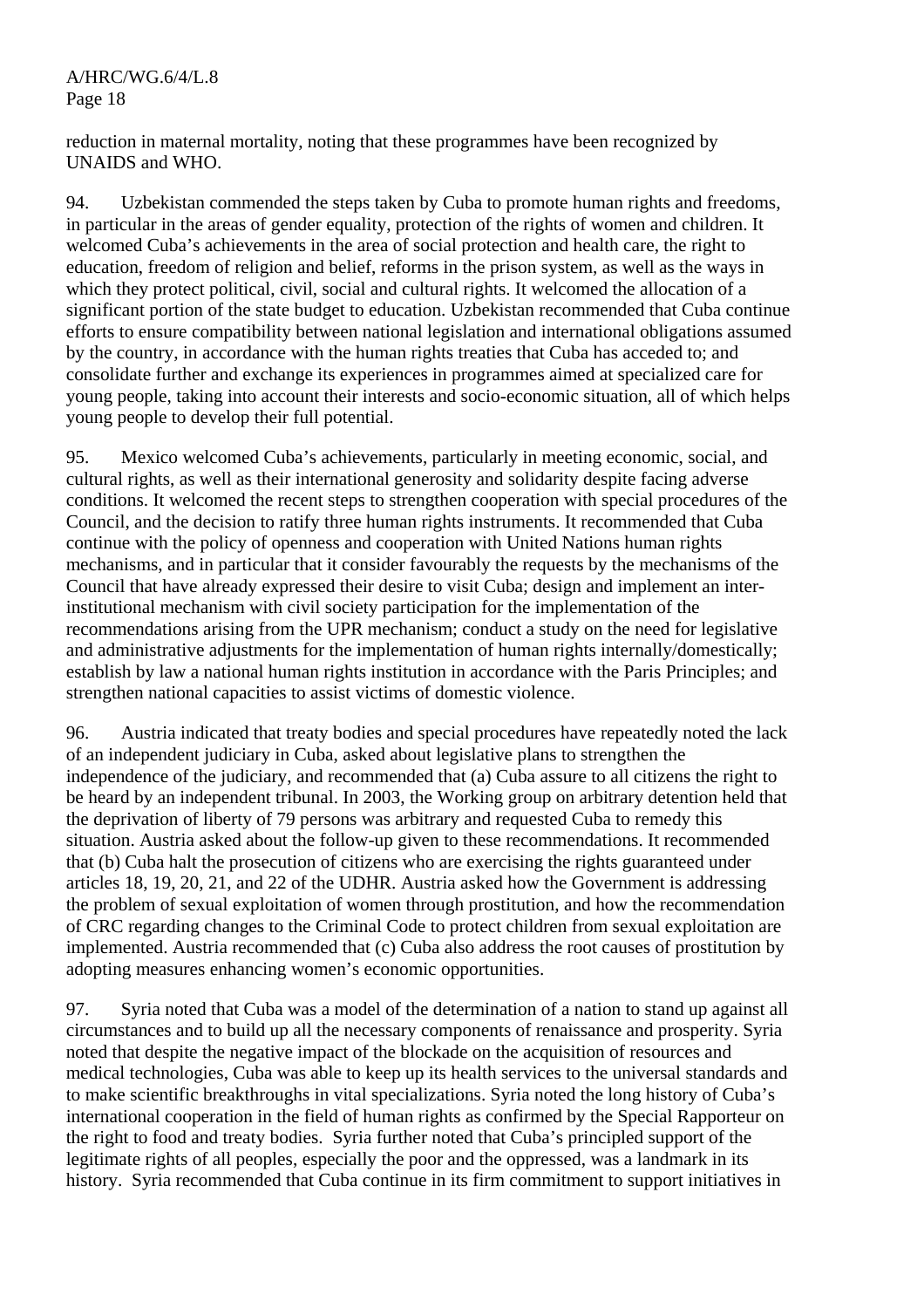favour of the right of peoples to self-determination, as well as in its consistent support for all efforts aiming at putting an end to all types of foreign occupation.

98. Azerbaijan praised Cuba's efforts in ensuring human rights and fundamental freedoms of its people and noted with satisfaction the various achievements. In particular, considerable progress has been made towards ensuring gender equality, the right to education, medicine and health care and the realization of the right to food. The high percentage of women representation at all levels is also encouraging. The fact that Cuba has already met several MDGs goals, as indicated by some special procedures is commendable. Frequent natural disasters with harsh consequences on infrastructure are burdensome. Azerbaijan recommended that Cuba continue its policy of tolerance and respect towards all religions, without any distinction; consider the ratification of the ICRMW; and noting broad participation of civil society in preparation of Cuba's national report, promote the active participation of civil society in the follow-up to UPR.

99. Djibouti welcomed Cuba's signature of ICCPR and ICESCR, and its being a party to 41 important international human rights instruments. It noted the large number of programmes aimed at increasing social equity and justice, particularly those which target the excluded and discriminated people from the colonial times. It welcomed the particular attention given to the problem of vulnerability as a result of detention and assistance measures provided in addition to free healthcare for prisoners. It commended Cuba's work in the area of international solidarity and cooperation. Djibouti benefits from the assistance of Cuba in a number of sectors, specifically in the area of health. It recommended that Cuba continue to develop programmes under way to make university studies more universal; share its experience and good practice in guaranteeing the right to education for all Cubans and in the promotion and protection of the right to health, which has yielded encouraging and positive results, particularly taken into account their under development status; and share its experience in the area of primary maternal and child health and programmes to control epidemics and to provide assistance to people who are infected by HIV/AIDS.

100. Palestine praised the legal protection framework for human rights in Cuba. Palestine noted that Cuba has signed and ratified a number of internationally legally binding human rights instruments. Palestine noted that the judicial system in Cuba is also vital for the protection of human rights, in line with international standards. Palestine further noted that the collective and individual independence of judges is enshrined in all appropriate texts. Palestine noted the progress made by Cuba in economic, social and cultural rights. Palestine recommended that Cuba continue supporting the right to self-determination and independence, particularly its support to the Palestinian cause to put an end to foreign occupation; and continue to promote and protect the right to development.

101. Sudan commended Cuba for the great achievement in economic, social and cultural rights and civil and political rights. Sudan is impressed by advances in education, with universal coverage free of cost at all levels, which surpassed the six aims of the UNESCO Education for All programs. Cuba has fulfilled its human rights obligations worldwide by playing an exemplary role in the establishment and operation of the Council. Sudan recommended that Cuba share with all United Nations members, particularly the developing countries, its experiences of international cooperation in terms of the promotion of the right to health; continue to promote initiatives in defense of international solidarity, both at the Human Rights Council and at the Third Committee of the general Assembly, with a view to promoting and protecting human rights; and continue to defend and promote initiatives in favour of all developing countries, in particular, those aimed at the full implementation of the right to development.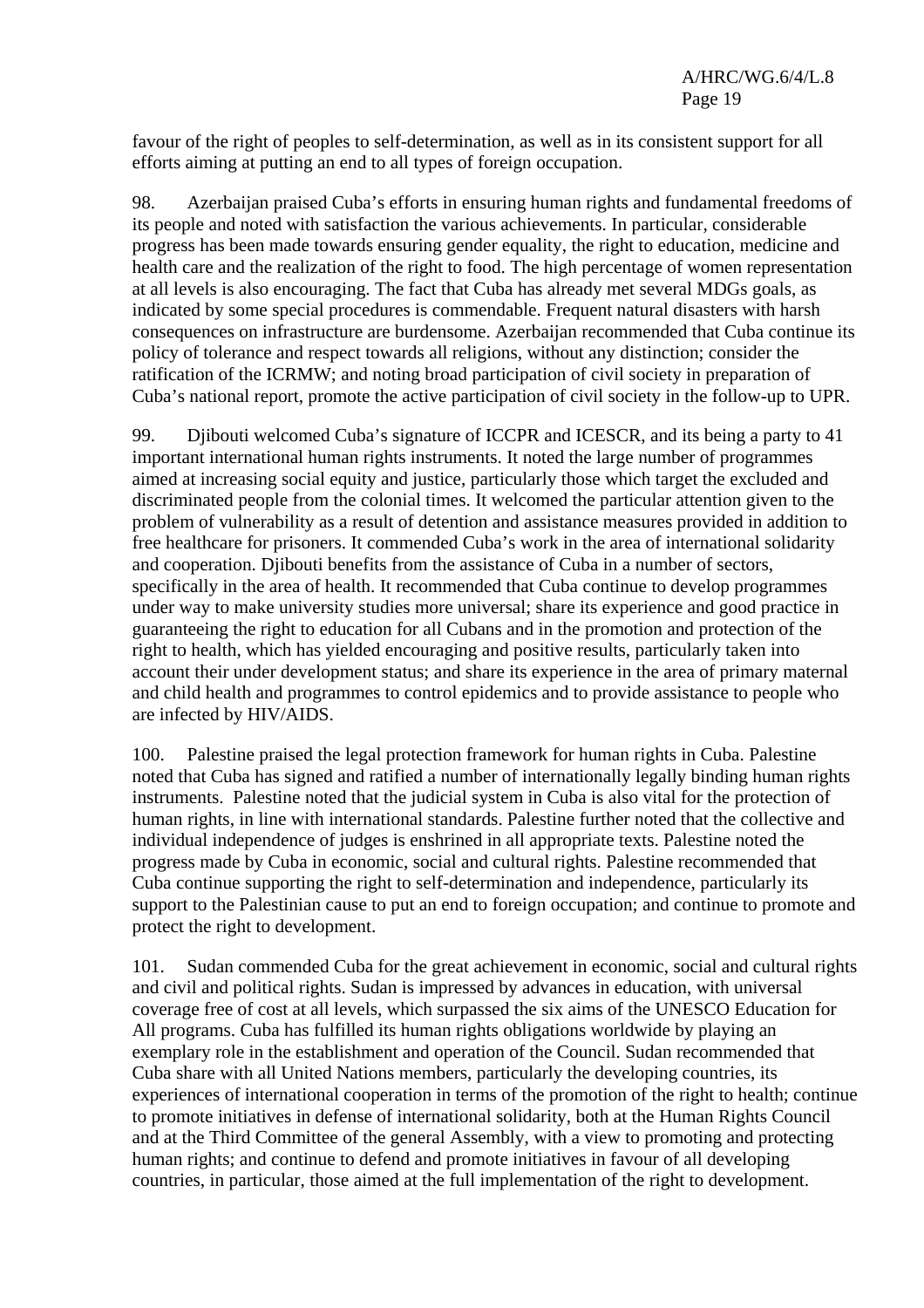102. Bangladesh commended Cuba's continued efforts to promote human rights and the significant strides made in improving the socio-economic standards of the Cubans. It congratulated Cuba on its achievement of MDGs 2, 3 and 4 and noted that it was poised to attain MDGs 1, 5 and 6 by 2015. Cuba has achieved enviable results in ensuring access to education, health and social protection for all, and could be a model for South-South cooperation by sharing its best practices in education, health, employment protection, disaster mitigation and gender mainstreaming. Bangladesh recommended that Cuba share its experiences and best practices in building a robust and efficient healthcare system with other countries aspiring to have similar health architecture; broaden the scope of its cooperation in sharing and replicating its homegrown methods of combating illiteracy; and share its experiences in preparedness to prevent and mitigate the impact of hurricanes and other natural disasters.

103. Senegal had no doubt that Cuba will involve civil society once the UPR process is completed, as it will enable Cuba to consolidate and even expand the major progress already made in various areas such as the economic and social development. Those progress were made despite many obstacles and constraints. Senegal noted considerable results already obtained in the area of education and health. It noted that these are areas where Cuba is exemplary for several developing countries, many of whom are benefitting from its technical support. Senegal encouraged Cuba to continue the process, already quite well launched, to harmonize its domestic legislation with international human rights standards, to which it freely adhered to by acceding to many important instruments.

104. Honduras congratulated Cuba for its good practices in the area of international cooperation despite its economic situation, and for its demonstrated capacity to provide solidarity assistance to countries in need. Honduras commended Cuba's Honduras praised Cuba's efforts to eradicate illiteracy. It recommended that Cuba share and transfer its experiences and good practices in the preparation and response to natural disasters, that have allowed consolidating a civil defense system with important achievements and results in the protection of the right to life and other basic human rights of citizens, in a context where meteorological phenomena is ever more recurring in Central America and the Caribbean; share its experiences and good practices in terms of organizing the national health system that has allowed substantial gains in the promotion and protection of the right to health, particularly with regards to experiences in primary and maternal-infant care; and share their experiences and result in the international cooperation oriented towards the promotion of the right to education, including the eradication of illiteracy and, in particular, in the application of the method "Yes I Can" in diverse national, regional, and local realities.

105. Slovakia recommended that Cuba (a) respond positively, as soon as possible, to the requests of the Special Rapporteur on freedom of religion or belief and the Special Rapporteur on the right to freedom of opinion and expression to visit Cuba; and (b) take all necessary measures, including reviewing its legislation, in order to avoid cases of prosecution of those who exercise their rights guaranteed under articles 18, 19 and 20 of the UDHR.

106. Italy, recognizing a decline in the detention of political dissidents, expressed concern over severe restrictions on the freedom of expression and association and the high number of political prisoners. It recommended that Cuba (a) proceed shortly to the progressive and unconditional release of persons detained for political and conscience reasons, starting with those in a precarious state of health. It welcomed the signing of ICCPR and ICESCR, adding that the conclusion of the process for the incorporation of these Covenants into domestic law would represent a very important signal for the protection and promotion of human rights. It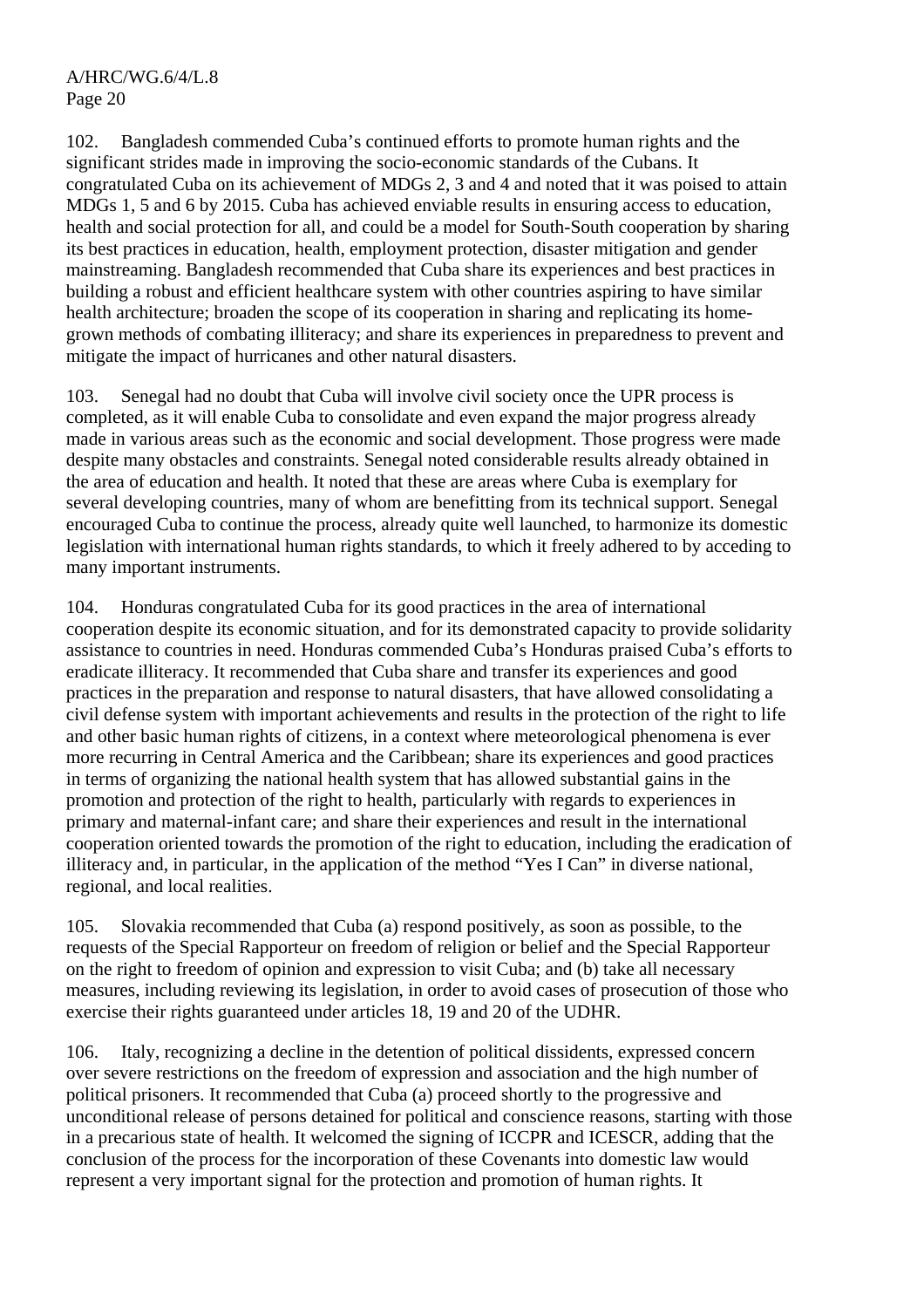recommended Cuba (b) proceed to the prompt ratification, without reservations, of the Covenants. It welcomed the "de facto" moratorium on the death penalty since 2003 and the policy of transforming death sentences into life imprisonment. It recommended Cuba (c) progressively reduce the number of offences liable to death penalty and consider subsequent measures towards its complete abolition.

107. Thailand commended the achievements made by Cuba in ensuring free of charge education for its citizens without discrimination. Thailand commended Cuba for the public health law and policies, which guarantees access to quality and free-of-charge health services to all Cubans. It expressed satisfaction that Cuba signed ICCPR and ICESCR, and expressed hope that Cuba would proceed to ratify these instruments expeditiously. Thailand recommended that Cuba give importance to improving human rights training for government officials at all levels, including lawyers, police, judges, and other law enforcement officials.

108. Côte d'Ivoire welcomed the progress made by Cuba despite a very difficult environment. Cuba has already achieved the goals of the world food summit of 1996 and the first MDG to reduce by half the number of people suffering from hunger by 2015. Cuba has also achieved other MDGs, ensuring primary education for all (goal 2), promoting gender equality and empowering woman (goal 3) and reducing child mortality (goal 4). It noted that this great country intents in addition, to achieve fully goals 1, 5 and 6 by 2015. According to UNICEF, Cuba is clearly on track to achieve most of the millennium development goals by 2015. This is to its credit and to the credit of developing countries. Côte d'Ivoire made a solemn and urgent appeal to the entire international community to have all possible good wishes being brought to bear and that good offices be offered to ensure that this painful economic embargo which has victimized Cuba and its heroic people be lifted.

109. The Czech Republic appreciated the signing of ICCPR and ICESCR, and welcomed Cuba's support to the joint statement on human rights, sexual orientation and gender identity delivered in December 2008 at the GA. Noting some pending requests for visits by special procedures, the Czech Republic (a) recommended that Cuba issue and implement a standing invitation to all special procedures. Asking about legal safeguards to ensure protection of human rights defenders against abuse of provisions for criminal prosecution, it (b) recommended that Cuba implement such safeguards and release all prisoners of conscience. Underlining that criticism of governmental policies should be acceptable in mass media and that free public discussion and peaceful assembly be allowed, it (c) recommended that Cuba revise its legal framework in this area with a view to brining it in compliance with relevant provisions of ICCPR. Asking how civil society was able to participate in the preparation of the national report to the UPR, it (d) recommended that Cuba widely publish outcome of this UPR and make regular and inclusive consultations with civil society an integral part of the follow-up to the UPR.

110. The Netherlands welcomed the announcement that Cuba will ratify ICCPR and ICESCR. It noted the seemingly contradiction of some national legislation to these treaties. It recommended (a) that the Government ratify both treaties as soon as possible without restrictions and take measures to adapt its national legislation. The Netherlands noted limitations on the exercise of the right to assembly, association, movement or expression, and restrictions on freedom of expression due to government control on all media. It recommended that Cuba (b) reform and adapt its laws, regulations and practices relating to these basic freedoms in accordance with international standards; and (c) guarantee that independent journalists, human rights defenders and political dissidents have the possibility to exercise these basic freedoms without the risk of harassment, intimidation or persecution. Noting that, despite a decrease in the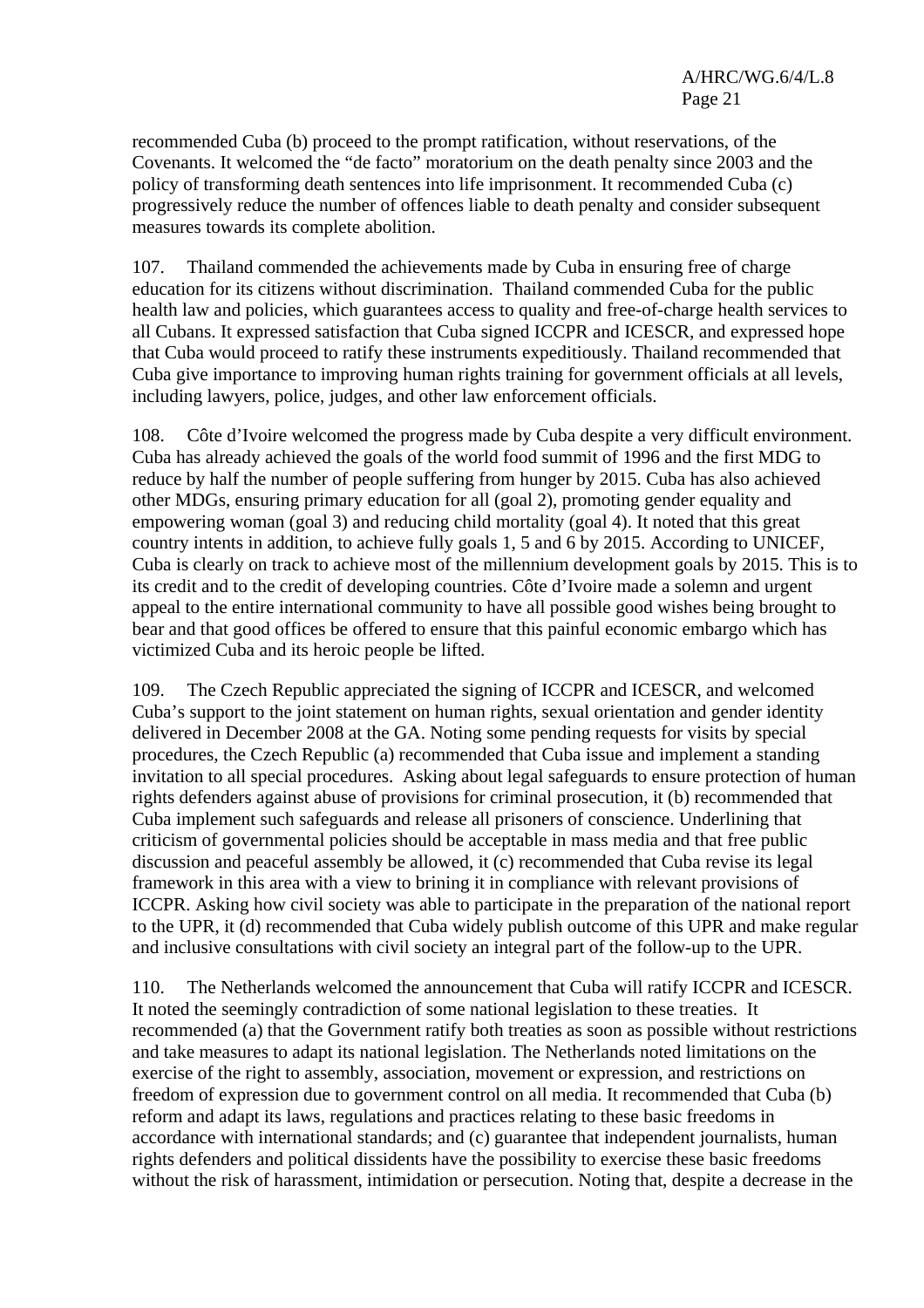number of political prisoners, the detention of political prisoners and the conditions in prisons remain a problem, it (d) recommended that Cuba take all measures to avoid incidents of violations of the Standard Minimum Rules for the Treatment of Prisoners.

111. Ukraine noted the progress made in the realization of economic, social and cultural rights, particularly, the right to health and the right to education. It noted with satisfaction that every Cuban has guaranteed access to quality health services free of charge, and the total availability and high quality of education. It noted numerous Cuban programs on international cooperation and solidarity on rendering medical aid to the countries that suffered from natural disasters. It extended the utmost appreciation of the Ukrainian people and the Government for treatment and care of several generations of Ukrainian children affected by the Chernobyl catastrophe. It also indicated that the right to education is also granted by Cuba to these Ukrainian children. With regard to the educational system, Ukraine asked Cuba to provide more information on the University for elderly people.

112. Responding to questions, Cuba expressed that it should be understood the country is submitted to the policy of hostility, blockade and aggressions that has been implemented for more than 50 years by successive United States administrations. The declared objective of that policy has been the so-called "regime change". The Cuban people have been required to adopt and enforce the laws necessary to defend its freedom, independence and self-determination, which include an antidote law, applied under exceptional circumstances, to cope with the acts of collaboration with the Helms-Burton Act.

113. The domestic legislation in force includes severe measures to prevent any arbitrary detention as well as to prosecute and convict the responsible in case such actions may occur. All citizens in Cuba are granted equal rights and duties.

114. In Cuba there are no prisoners of conscience. All those who are serving their sentences in prison have been previously prosecuted with all the guarantees of the due process. Among them there are a few agents to the service of the United States. They are paid and used by the United States as tools of its anti-Cuban policy.

115. In Cuba, the human rights defenders are respected and exercise their rights without discrimination of any kind.

116. The Cuban state is the guarantor of promotion and protection of the human rights of all its citizens. No-one is harassed, detained or punished for exercising, enjoying or defending human rights.

117. All inmates receive adequate medical assistance. No inmate suffers from any medical condition that is incompatible with the prison system they are submitted to. Whenever that has been the case, a prison leave has always been granted.

118. In Cuba, freedom of expression is guaranteed. The material conditions to exercise it are made easier by the fact that the press, the radio, the television, the movies, and all other mass media are owned by the people. Those media can not in any way be a private property. This ensures that they are exclusively used in the interest of the working people and the society as a whole.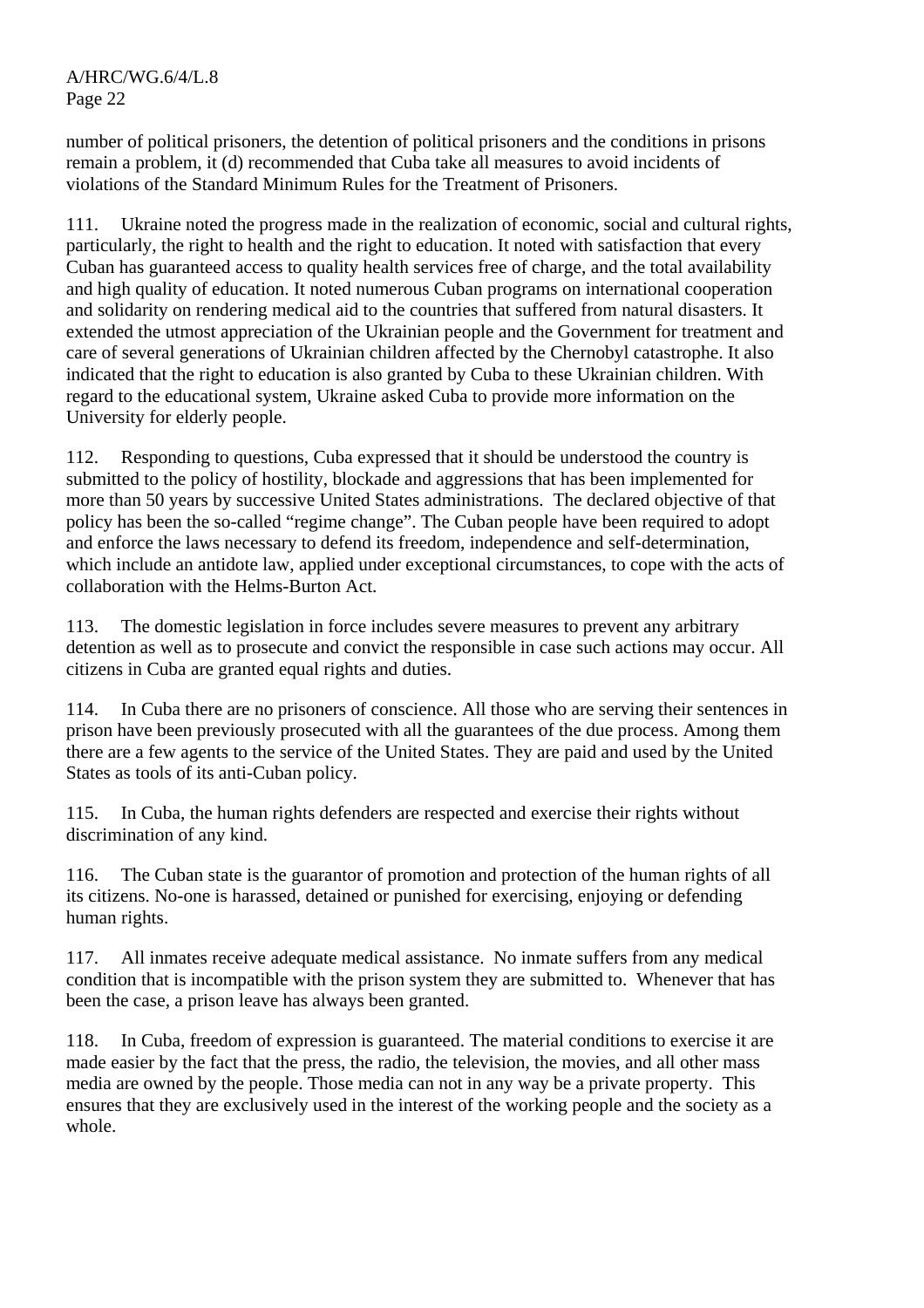119. Cuban State guarantees the exercise of the right of association so that citizens are able to carry out a diverse kind of activities for the benefit of the society. Cuba has 2,238 such organizations. In 2008, 33 new associations were registered.

120. The economic, commercial and financial blockade imposed by the United States against Cuba affects, among other things, the access to Internet, with restrictions that derive from bandwidth limitations; the serious obstacles that hinder the acquisition of the required technologies and the high connectivity costs. At present, access is only possible via satellite, because the United States government imposes restrictions on the use of alternative connections. There is a political will to expand the access to the Internet by all Cubans.

121. Since the blockade was imposed 50 years ago, until May 2008, the direct economic damages caused by the application of the blockade surpassed 93 billion dollars.

122. Social Security in Cuba is conceived as a comprehensive and harmonious system, with universal coverage that includes security in the work location, in income, in working conditions, in the prioritized attention to maternity, persons with disabilities, seniors, victims of natural disasters, and all those people that need it. More than 2 million citizens receive monetary loans, in kind and in services, from the social security system.

123. The Cuban prison system complies with United Nations Standard Minimum Rules for the Treatment of Prisoners.

124. Inmates are entitled to submit complaints and requests to the authorities and to receive a proper response within a reasonable period, in accordance with the relevant legislation. Violence and mistreatment, physical or psychological, are totally prohibited and are crimes under Cuban law. All prisons are subject to a system of inspection that is independent of the authority responsible for running them.

125. Cuban Constitution and legislation safeguard the rights to freedom of movement and to travel. One of the clearest expressions of the discriminatory immigration policy pursued by the United States administration towards Cuba is the "Cuban Adjustment Act".

126. Although provided for in Cuban legislation, imposition of the death penalty is very exceptional. Cuba has been constrained, in legitimate defence of national security, to pass and apply severe legislation against terrorist activity aimed at destroying the Cuban state or killing its citizens. This has been framed with the strictest adherence to due process and observance of judicial guarantees.

127. Cuban judges are independent and they respond only to the law. The judges are obliged to justify their decisions. All the courts' decisions are subject to appeal as provided by law in each case.

128. More than 30,000 young people from 124 countries and 5 overseas territories are studying in Cuba; of these, almost 24,000 are studying medicine.

129. Criminal laws punish any behaviour associated to the exploitation of prostitution or any form of sex trade. With regards to the human trafficking, Cuba implements several actions against it. This is not a phenomenon that significantly affects Cuba.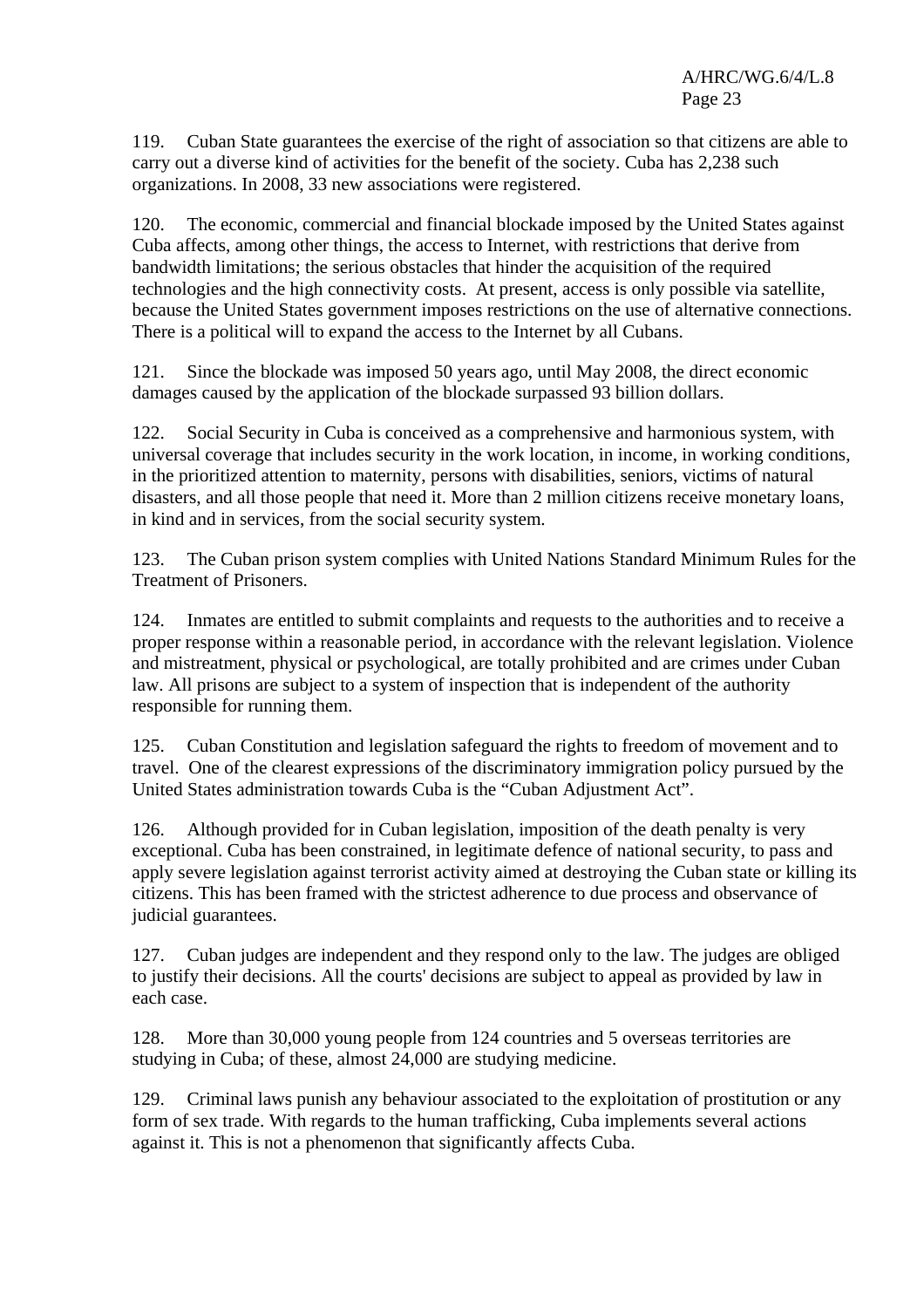## **II. CONCLUSIONS AND/OR RECOMMENDATIONS**

130. The recommendations formulated during the interactive dialogue have been examined by Cuba and the recommendations listed below enjoy the support of Cuba:

- 1. Continue in the path towards the building of socialism, under the principles of solidarity and justice, making headway in the strengthening of participatory and proactive democracy, as a genuine mechanism to ensure citizen participation in public affairs, which has led to better conditions for the promotion and protection of human rights for the Cuban people (Venezuela; Democratic People's Republic of Korea; Lao People's Democratic Republic; Viet Nam); maintain and strengthen the economic and social model freely chosen by the Cuban people, and continue to advance in the full participation of the people in public affairs (Democratic People's Republic of Korea; Lao People's Democratic Republic)
- 2. Continue its action to align, to strengthen and to make compatible national legislation with its international obligations in accordance with the treaties to which it is a party (United Arab Emirates; Trinidad and Tobago; Ghana; Uzbekistan)
- 3. Conduct a study on the need for legislative and administrative adjustments for the domestic implementation of human rights (Mexico)
- 4. Continue to take measures to honour its human rights obligations and to advance the promotion and protection of human rights and freedoms (Jamaica)
- 5. Further strengthen its policy to foster the development and enjoyment of human rights by all Cubans, particularly in the realm of anti-discrimination (Trinidad an Tobago)
- 6. Continue its implementation of measures designed to further promote and protect the rights of children and to intensify its efforts aimed at providing greater opportunity for higher education (Malaysia)
- 7. Continue and consolidate its current programmes for the benefit and protection of elderly persons (India; Saudi Arabia)
- 8. Continue its ongoing efforts to promote and realize all human rights for its citizens, including the right to adequate housing (Ghana)
- 9. Consider enhancing human rights education through the development of public awareness campaigns and programs at all levels (Jordan)
- 10. Give importance and continue to provide human rights training for government officials at all levels, law enforcement personnel, police, the judiciary, including judges and lawyers (Jordan; Thailand)
- 11. Provide information on the coordinated approach it has taken to advance in the area of the practical enjoyment of economic, social and cultural rights and to tackle the challenges of economic sanctions as well as the spate of catastrophic consequences of recent hurricanes (South Africa)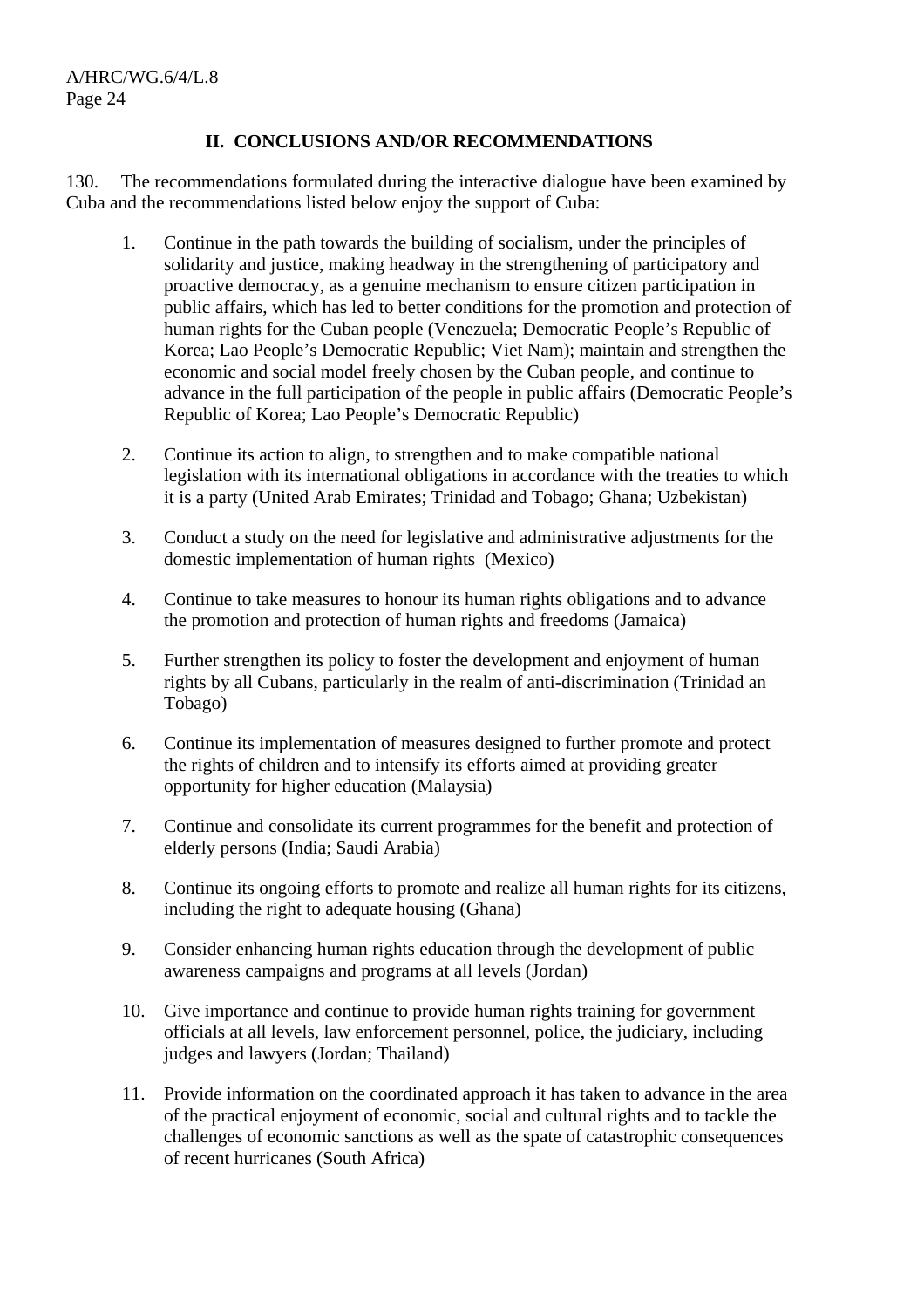- 12. Continue consolidating work done in the international community concerning the rejection of unilateral coercive measures including the illegal embargo against Cuba (Belarus)
- 13. Continue supporting the right to self-determination and independence, particularly its support to the Palestinian cause to put an end to foreign occupation (Palestine)
- 14. Continue in its firm commitment to support initiatives in favour of the right of peoples to self-determination, as well as in its consistent support for all efforts aiming at putting an end to all types of foreign occupation (Syrian Arab Republic).
- 15. Continue promoting initiatives in defence of international solidarity and equal dialogue at the relevant United Nations organs, including both the Human Rights Council and the Third Committee of United Nations General Assembly organs with a view to promoting human rights and solidarity among all nations and peoples of good will (Zimbabwe; Sudan; Belarus)
- 16. Further develop and share experiences and good practices regarding the treatment of prisoners, particularly, the plans aimed at turning prisons into education and human improvement centres (China; Iran)
- 17. Continue to share and extend their experiences and good practices in assisting vulnerable groups, especially through the implementation of the National Social Workers Programme (Venezuela).
- 18. Consolidate further and exchange its experiences in programmes aimed at specialized care for young people, taking into account their interests and socioeconomic situation, all of which helps young people to develop their full potential (Uzbekistan)
- 19. Enhance the information infrastructure for the Cuban society and share its experience in broadening access to information and communications technology (Viet Nam)
- 20. Share and transfer, in particular to other members of its region, its experiences and good practices in preparedness to prevent and response to mitigate the impact of hurricanes and other natural disasters, as well as its important achievements in consolidating a civil defence system with recognized results in the protection of the right to life and other basic human rights of citizens (Dominican Republic; Bangladesh; Honduras)
- 21. Share the good practices in the field of international cooperation for the promotion of health services of the meritorious services extended by Medical Brigade Henry Reeve to Pakistan during the 2005 earthquake (Pakistan)
- 22. Continue with enlightened initiatives such as the "Yes I Can" literacy programme in diverse national, regional, and local realities, a programme aimed at implementing the right to education, broaden the scope of its cooperation in sharing and replicating its home-grown methods of combating illiteracy (Bangladesh) or the Operation Miracle in the field of health (Venezuela; Bolivia; Honduras)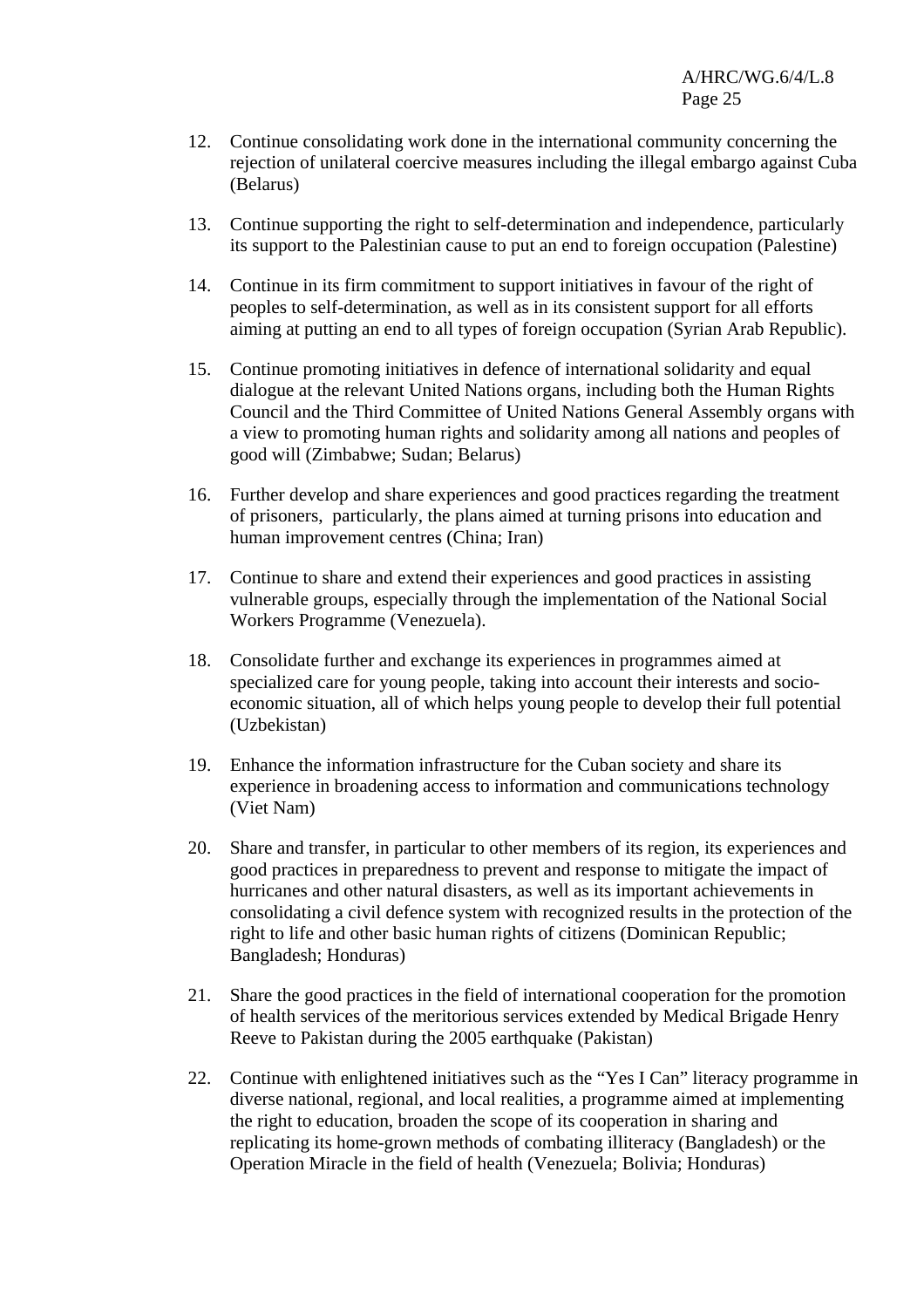- 23. Share its experience and good practice in guaranteeing the right to education for all Cubans and in the promotion and protection of the right to health, which has yielded encouraging and positive results, particularly taken into account their under-development status, and to continue cooperation programmes that provide health professionals and technicians to developing countries, and education opportunities in Cuba for students from the developing world (Djibouti; Bhutan)
- 24. Share with all United Nations members, particularly with developing countries, taking into account its sense of solidarity, Cuba's experiences in the promotion and protection of the right to health of millions of people around the world (Nicaragua; Sudan; Dominican Republic)
- 25. Share its experiences and best practices in building a robust and efficient healthcare system, as implemented in its country through universal and free coverage for all, which includes access to medicine and the advances in Cuban scientific research, with other countries aspiring to have similar health architecture (Bangladesh; Bolivia; Honduras)
- 26. Share its experiences and good practices in international cooperation aimed at implementing the right to health of millions of people, through initiatives such as the "Comprehensive Health Programme" and "Operation Miracle", among others (Bolivia)
- 27. Share its experience and good practices in the area of social protection and health, particularly on programmes to control epidemics, including HIV/AIDS programs and the special attention provided to those affected (Yemen; Djibouti), as well as when it comes to providing universal medical coverage free of charge (Yemen)
- 28. Share its experiences and good practices with regard to the right to health, in particular the primary, maternal and child care programs as well as HIV/AIDS control programs; and in view of the growing aging population (India; Djibouti; Honduras)
- 29. Share its experiences, expertise, and good practices in the promotion and protection of the right to health, including initiatives in place with regard to public health and "health tourism" (Philippines)
- 30. Share at the international level, with the support of the United Nations, its experiences of bilateral cooperation in the promotion of the right to health, especially in the areas of training of human resources and of support to health services throughout the world (Algeria)
- 31. Share its experiences, best practices and information with and assist the international community in tackling challenges in the area of the right to education, taking into account positive results brought to all Cuban citizens in spite of obstacles faced by the country (South Africa; Qatar), including the creation of conditions for free education at all levels (Lao People's Democratic Republic)
- 32. Share its experiences, in all the international languages, particularly the English language, of its ability to fight ethically and morally (Sri Lanka)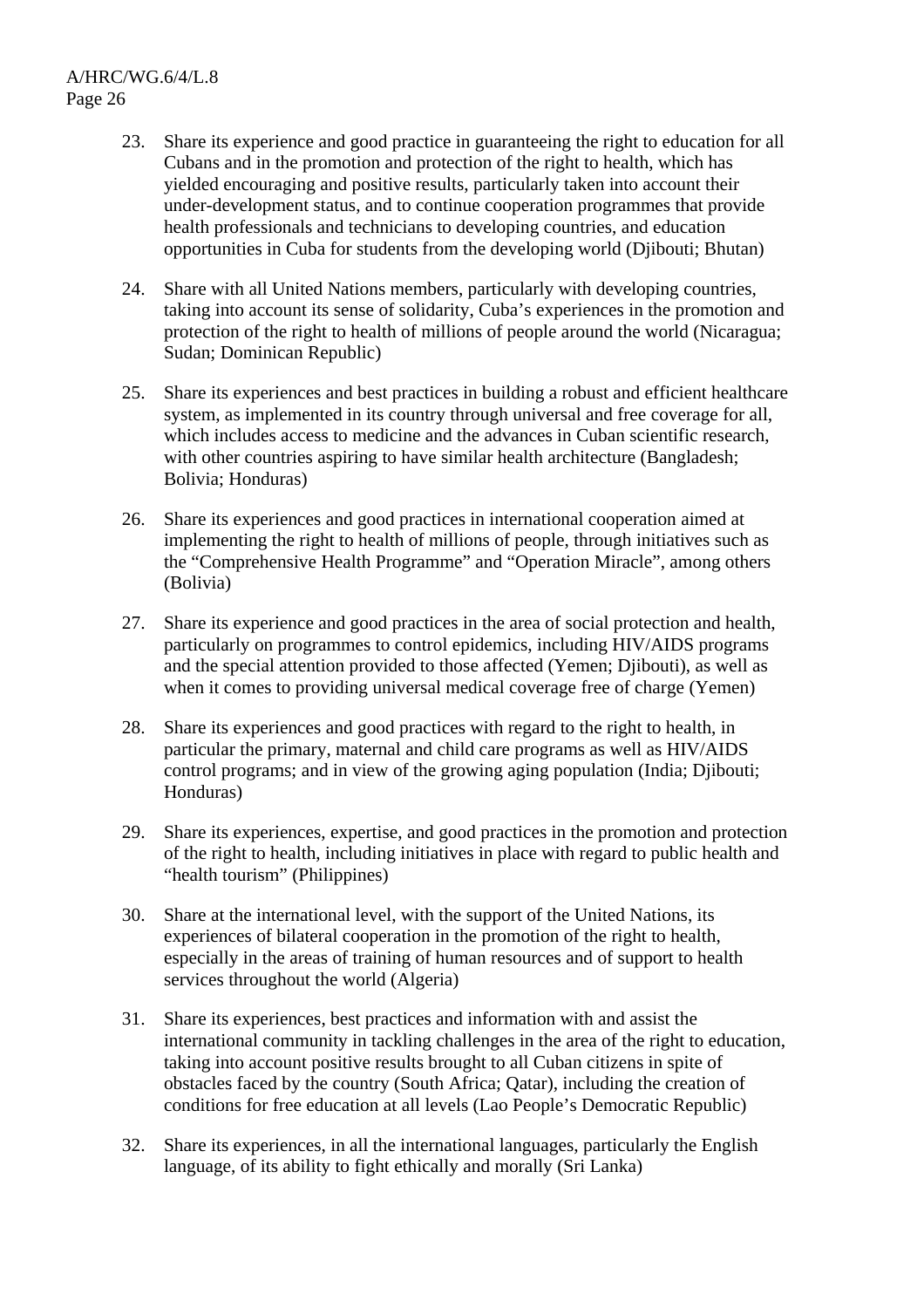- 33. Share its experiences of, in particular, international volunteers, whether armed fighters or doctors, and tell through multiple media whether the internet or illustrated stories, of the experiences, values and the ethics of the Cuban struggle (Sri Lanka)
- 34. Seek cooperation with the United Nations human rights mechanisms, including special procedures and treaty bodies with regards to Voluntary Goals on Human Rights (Brazil)
- 35. Continue its efforts and its contribution at the international level aimed at strengthening the United Nations human rights machinery, particularly with a view to contributing towards making it function on the basis of non-politicization, respectful dialogue and good faith cooperation and to working towards the realization of the developing countries interests (Iran; Zimbabwe; Vietnam; Democratic People's Republic of Korea)
- 36. Further strengthen cooperation with the United Nations human rights machinery and consider further actions that would strengthen, through greater integration, complementarity and visibility, the various components of its national system for protecting human rights (Bhutan)
- 37. Receive other thematic Rapporteurs, than the Special Rapporteur on the right to food and the Special Rapporteur on the question of torture (Chile).
- 38. Continue positive efforts to eliminate, in accordance with international obligations and commitments, all forms of discrimination, especially discrimination against vulnerable groups and all groups that have been historically most deprived of (Qatar)
- 39. Step up its implementation of best practices on gender equality and empowerment of women and continue the programmes that are successfully being carried out in the area of gender equality and access of women to decision-making positions, and continue the work to achieve equal representation for men and women not only in the National Assembly, but also at all the levels of State powers (Russian Federation; Malaysia)
- 40. Continue applying a gender perspective in its policies and programmes, including in the follow-up to the results of the UPR, and continue its actions, particularly through awareness-raising campaigns and public education programmes, to work towards the eradication of stereotypes associated with traditional roles of men and women in the family (Serbia; Philippines)
- 41. Continue the programmes aimed at promoting the human rights of disabled persons and submit within the set timeframe the initial report to the Committee established by the Convention on the Rights of Persons with Disabilities (Ghana)
- 42. Maintain its efforts for not applying death penalty (Brazil)
- 43. Strengthen national capacities to assist victims of domestic violence (Mexico)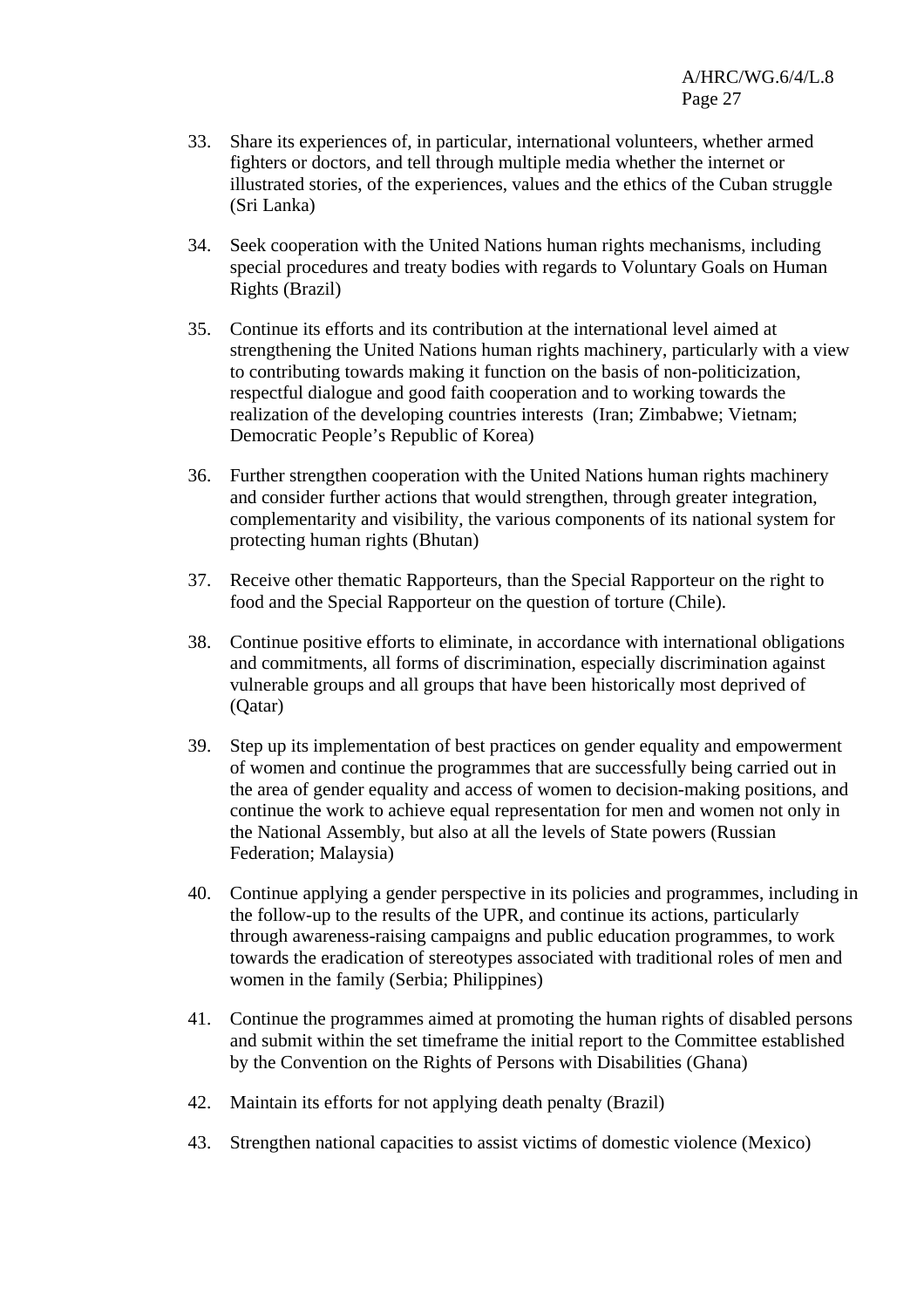- 44. Continue to develop the preventive educational and social reinsertion approach as a priority channel to prevent crime (China)
- 45. Take all measures to avoid incidents of violations of the Standard Minimum Rules for the Treatment of Prisoners (the Netherlands)
- 46. Maintain its efforts to continue ensuring respect for freedom of religion and belief for all Cubans and maintain its policy of respect and tolerance for all religions without discrimination (Pakistan), including the right to choose one's belief at one's own discretion or not to profess any religion of any sort (Russian Federation; Azerbaijan)
- 47. Continue efforts to guarantee the fullest possible enjoyment of economic, social and cultural rights, so that it can continue to make headway towards ensuring the fulfilment of the Millennium Development Goals (Nicaragua; Iran; Zimbabwe; Saudi Arabia)
- 48. Consider sharing its experience and best practices with other developing countries in achieving the MDGs, particularly in areas of primary education, gender equality and reduction of child mortality (Malaysia)
- 49. Continue its efforts in the field of economic, social and cultural rights as well as rights recognized in the UDHR and ICCPR (Switzerland)
- 50. Continue its commitment to fulfil the right to education and to the right to health for all its citizens and share its experiences and best practices in the promotion and protection of these two fundamental rights (Indonesia)
- 51. Give priority to enhancing its recent policies aimed at increasing agricultural production with a view to reinforcing the right to food and the realization of food security, despite the boycott imposed against Cuba (Algeria)
- 52. Consider adopting a general legal framework for the right to food, as a good practice and reference for developing countries (Qatar; Bahrain)
- 53. Implement the recommendations of the Special Rapporteur on the Right to Food in the report on his visit to the country (Pakistan)
- 54. Continue to implement the positive ongoing programs and efforts aimed at repairing and constructing the houses of persons affected by hurricanes, with a view to guaranteeing the full enjoyment of the right to an adequate housing, including with the assistance of the international community, which is called upon to ensure adequate financial and material support to those programmes (Serbia; Bahrain)
- 55. Continue to develop programmes under way pursuing the noble objective to achieve the maximum availability of higher education to every Cuban (Indonesia; Djibouti)
- 56. Continue effective efforts to protect and promote cultural rights with a view to ensuring access of all Cubans to cultural values in all their manifestations (Russian Federation; Bahrain)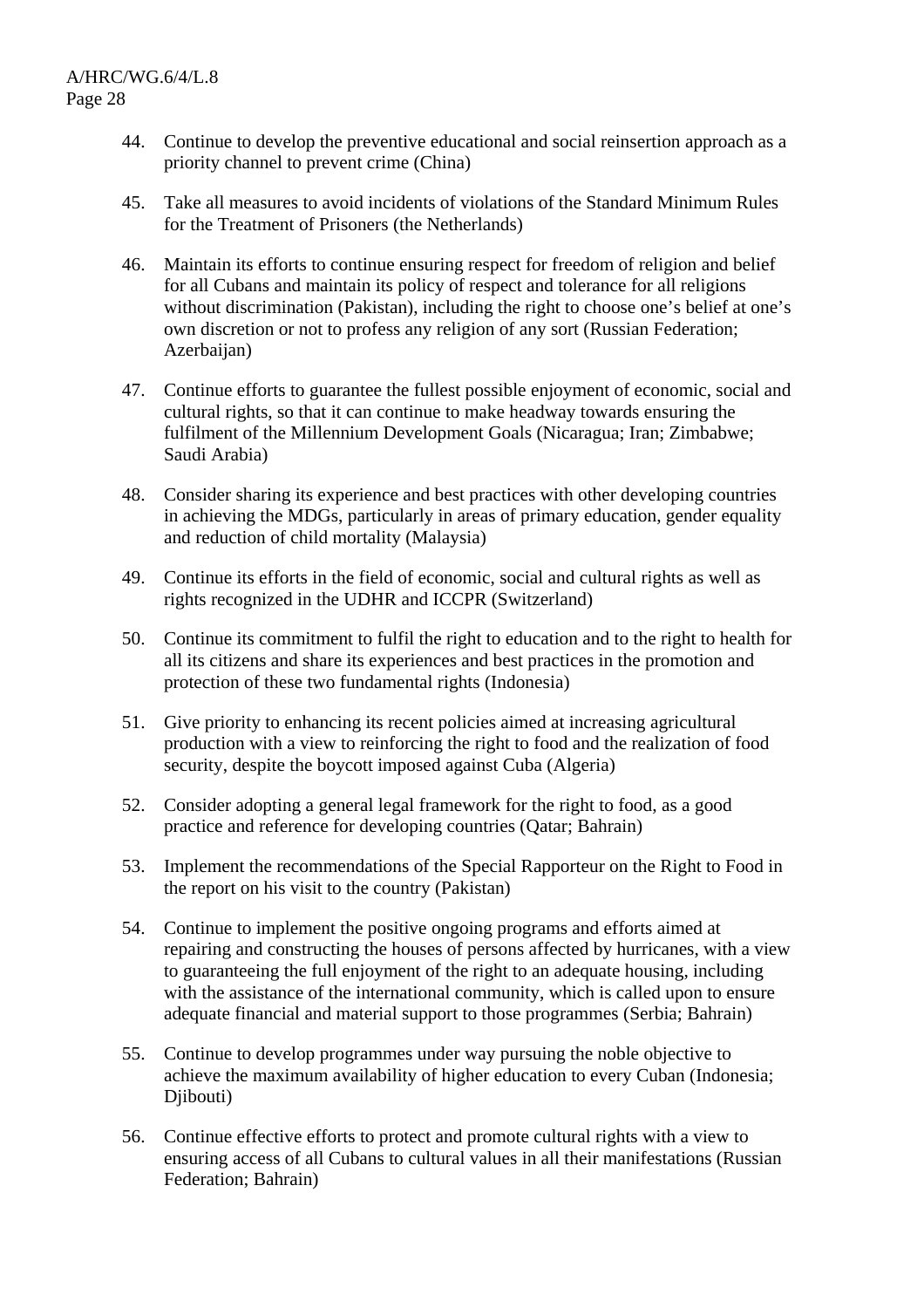- 57. Continue to promote and defend initiatives in favour of developing countries, especially in the area of the full realization of the right to development (Algeria; Lao People's Democratic Republic; Sudan; Palestine)
- 58. Promote the active participation of civil society in the process of follow-up to the UPR (Serbia, Azerbaijan), noting broad participation of civil society in preparation of Cuba's national report (Azerbaijan)
- 59. Widely publish the outcome of this UPR and make regular and inclusive consultations with civil society an integral part of the follow-up to the UPR (Czech Republic)
- 60. Design and implement an inter-institutional mechanism with civil society participation for the implementation of the recommendations arising from the UPR mechanism (Mexico).

131. The following recommendations will be examined by Cuba which will provide responses in due time. The responses of Cuba to these recommendations will be included in the outcome report adopted by the Human Rights Council at its eleventh session:

- 1. Ratify and implement ICCPR and ICESCR as soon as possible (Canada; the Netherlands; France; Italy; Switzerland; Chile), and accelerate the ratification of ICCPR (Chile), without restrictions (the Netherlands) or reservations (Italy) and take measures to adapt its national legislation (the Netherlands), as well as facilitate public dissemination of these treaties and ensure that all Cubans are aware of the rights contained therein (Canada);
- 2. Consider acceding to the Rome Statute of the ICC and accelerate the ratification of the human rights Covenants on human rights (Brazil),
- 3. Ratify the Optional Protocol to the Convention against Torture (OP-CAT) (United Kingdom);
- 4. Ratify the declaration on article 22 on the CAT and consider ratification of OP-CAT (Switzerland);
- 5. Consider the ratification of ICRMW (Azerbaijan);
- 6. Establish by law a national human rights institution in accordance with the Paris Principles (Mexico);
- 7. Issue (Czech Republic; Switzerland; France) and implement (Czech Republic) a standing invitation to all special procedures (Czech Republic; Switzerland; France);
- 8. Continue with the policy of openness and cooperation with United Nations human rights mechanisms, and in particular that it consider favourably the requests by the mechanisms of the Council that have already expressed their desire to visit Cuba (Mexico);
- 9. Provide invitations to other United Nations Special Rapporteurs, in particular those responsible for human rights defenders (United Kingdom), freedom of opinion and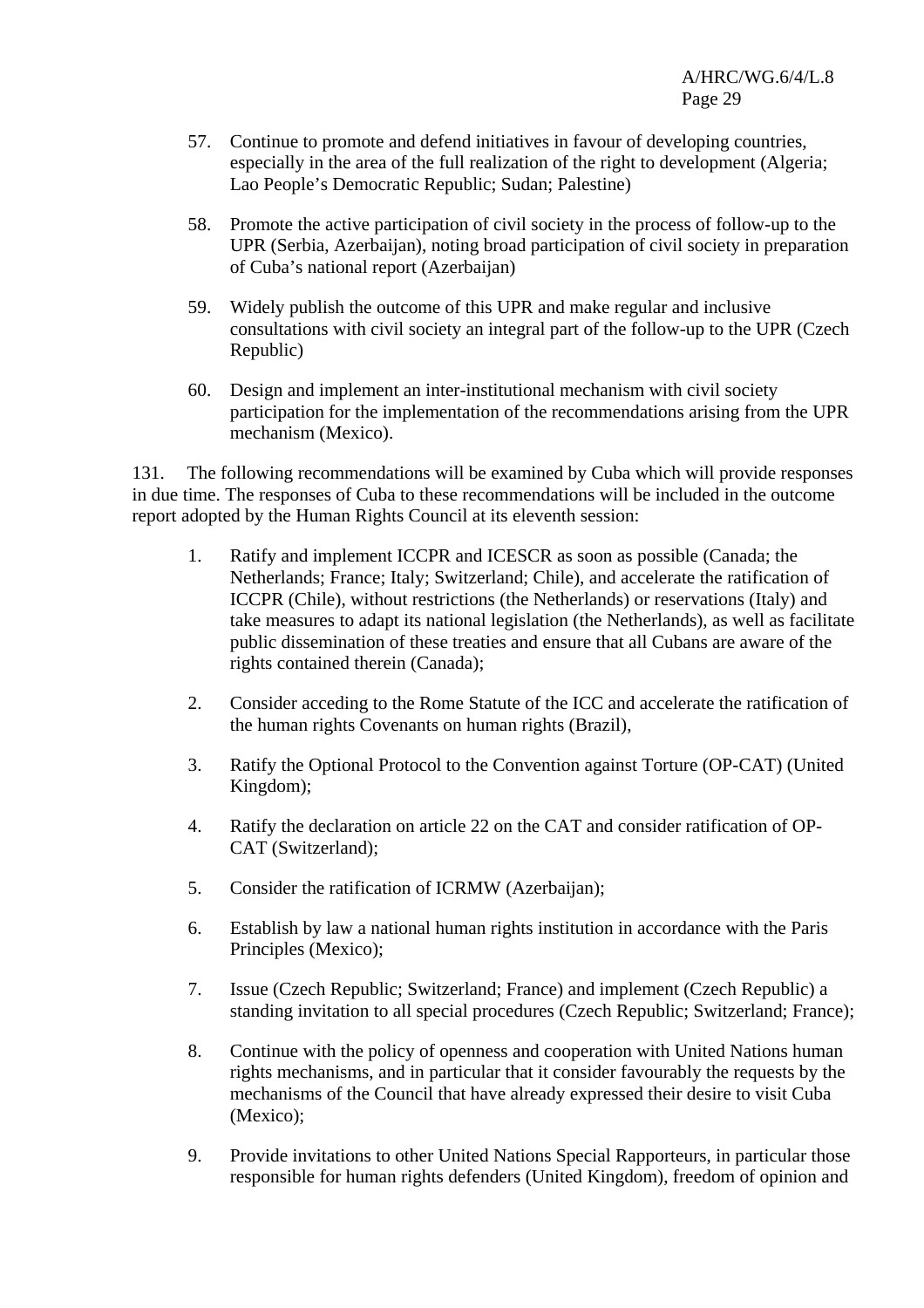expression, freedom of religion or belief, as soon as possible (United Kingdom; Slovakia), and the independence of judges and lawyers (United Kingdom) to visit Cuba;

- 10. Further open its doors to cooperation with human rights and humanitarian organizations, including by extending an open invitation to Special Procedures and by providing full access to representatives of the International Committee of the Red Cross (Canada), and allow ICRC to have access to prisons and visit prisoners (France);
- 11. Allow international independent organizations to visit Cuba (United Kingdom);
- 12. Address the root causes of prostitution by adopting measures enhancing women's economic opportunities (Austria);
- 13. Progressively reduce the number of offences liable to death penalty (Italy) and consider subsequent measures towards its complete abolition (Switzerland; Italy);
- 14. Establish a recurrent system of review of its prisons by United Nations and other relevant international observers, in support of their stated commitment to continue to improve the prison system in Cuba (United Kingdom);
- 15. Adopt the necessary measures to combat sexual exploitation and adopt a law providing a legal framework to protect minors from sexual exploitation (France);
- 16. Ensure the right to equality before courts and tribunals, and to a fair trial, as provided for by the Universal Declaration of Human Rights and ICCPR, and as outlined by the United Nations Basic Principles on the Independence of the Judiciary (Israel), and assure to all citizens the right to be heard by an independent tribunal (Austria);
- 17. Adopt a law guaranteeing freedom of movement within the territory in accordance with ICCPR, which Cuba has signed, repeal the system of permits to leave the territory, and consequently delete from the criminal code the crime of illegal departure from the territory (France).

132. The recommendations noted in the report in paragraphs 53 (b) and (c), 64 (a), 79 (c) and (d), 96 (b), 105 (b), 106 (a), 109 (b) and (c), and 110 (b) and (c) above did not enjoy the support of Cuba. Cuba rejected those recommendations based on one or more of the following arguments: (a) no people can accept that its right to self-determination and its sovereign right to chose its political, economic, juridical, cultural and social system be questioned; (b) no country can accept any recommendation that contributes to the implementation of a policy designed by a foreign super-Power with the objective of destroying the legitimate constitutional order freely chosen by its people; (c) no recommendation can be based on false or distorted allegations or be fabricated as a result of ignorance or lack of information concerning the reality in the country.

133. All conclusions and/or recommendations contained in the present report reflect the position of the submitting State(s) and/or the State under review thereon. They should not be construed as endorsed by the Working Group as a whole.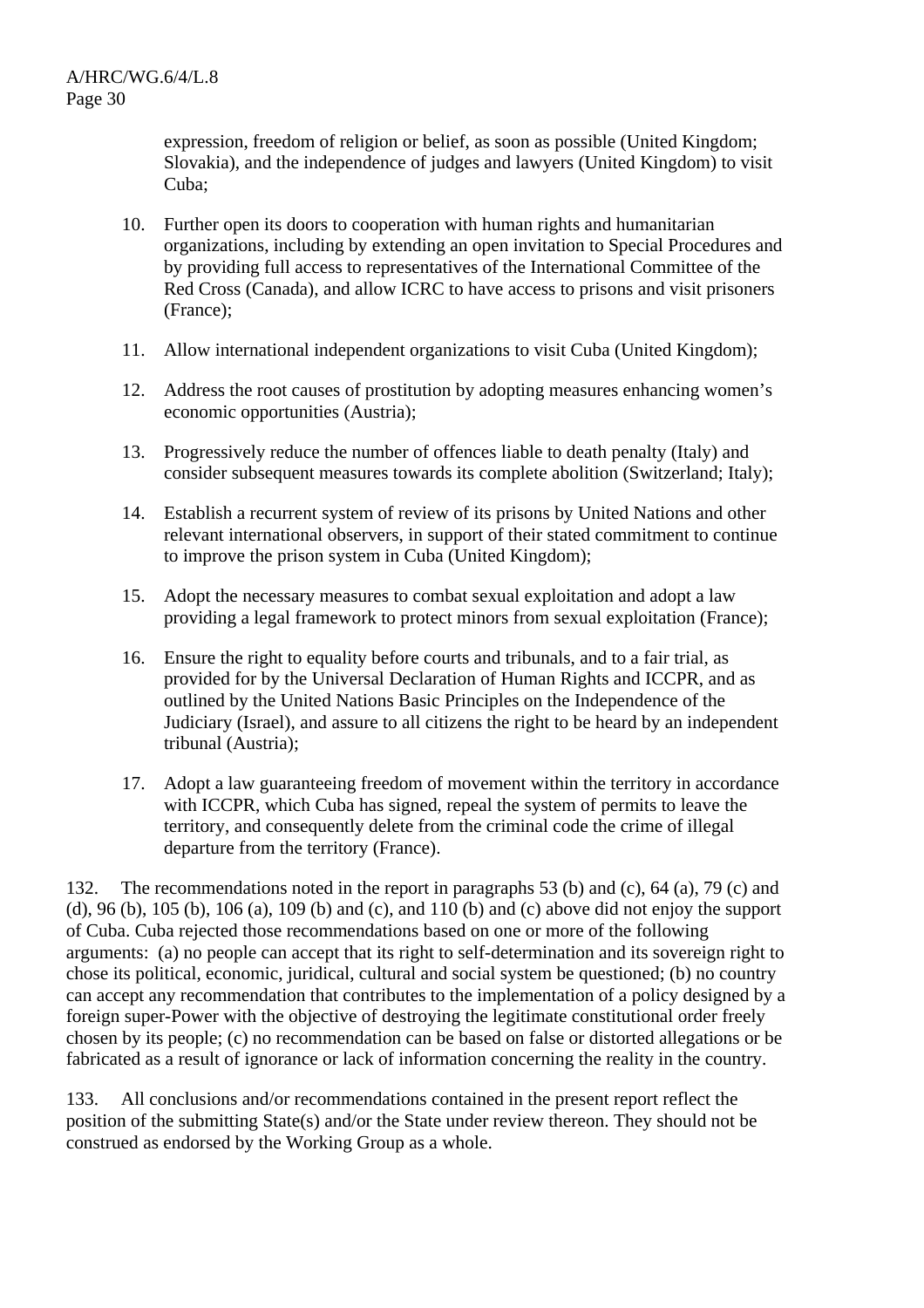#### **Annex**

#### **COMPOSITION OF THE DELEGATION**

 The delegation of Cuba was headed by H. E. Mrs. María Esther Reus González and composed of 19 members:

H. E. Mrs. María Esther Reus González, Minister of Justice, Ministry of Justice;

H. E. Mr. Bruno Rodríguez Parrilla, First Deputy Minister of Foreign Affairs, Ministry of Foreign Affairs;

H. E. Mr. Rafael Pino Bécquer, Deputy Attorney General;

H. E. Mrs. Marcia Enríquez Charles, Deputy Minister, Ministry of Labour and Social Security;

H. E. Mr. Boris Moreno Cordovés, Deputy Minister, Ministry of Informatics and Communications;

H. E. Mr. José Luis Toledo Santander, Parliament Member, President of the Commission on Juridical and Constitutional Affairs of the National Assembly of the Peoples' Power, Dean of the Law Faculty, University of Havana;

H. E. Mr. Juan Antonio Fernández Palacios, Ambassador, Permanent Representative, Permanent Mission of Cuba to the United Nations Office at Geneva And other International Organisations in Switzerland;

Mr. Rodolfo Reyes Rodríguez, Director of Multilateral Affairs, Ministry of Foreign Affairs;

Mrs. Ana Teresita González, Director of Information, Ministry of Foreign Affairs;

Mrs. Ana Ercilia Audivert Coello, Director of Information, Ministry of Justice;

Mrs. María del Carmen Herrera Caseiro, Deputy Director of Multilateral Affairs, Ministry of Foreign Affairs;

Mr. Marcos Gabriel Lluch, Counsellor, Permanent Mission of Cuba to the United Nations Office at Geneva and other International Organisations in Switzerland;

Mr. Noel Rojas Sánchez, Official, Ministry of Foreign Affairs;

Mrs. Zulendrys Kindelán Áreas, Juridical Advisor, National Center for Sexual Education;

Mr. Noel Quesada González, Official, Ministry of Foreign Affairs;

Mr. Resfel Pino Álvarez, Second Secretary, Permanent Mission of Cuba to the United Nations Office at Geneva and other International Organisations in Switzerland;